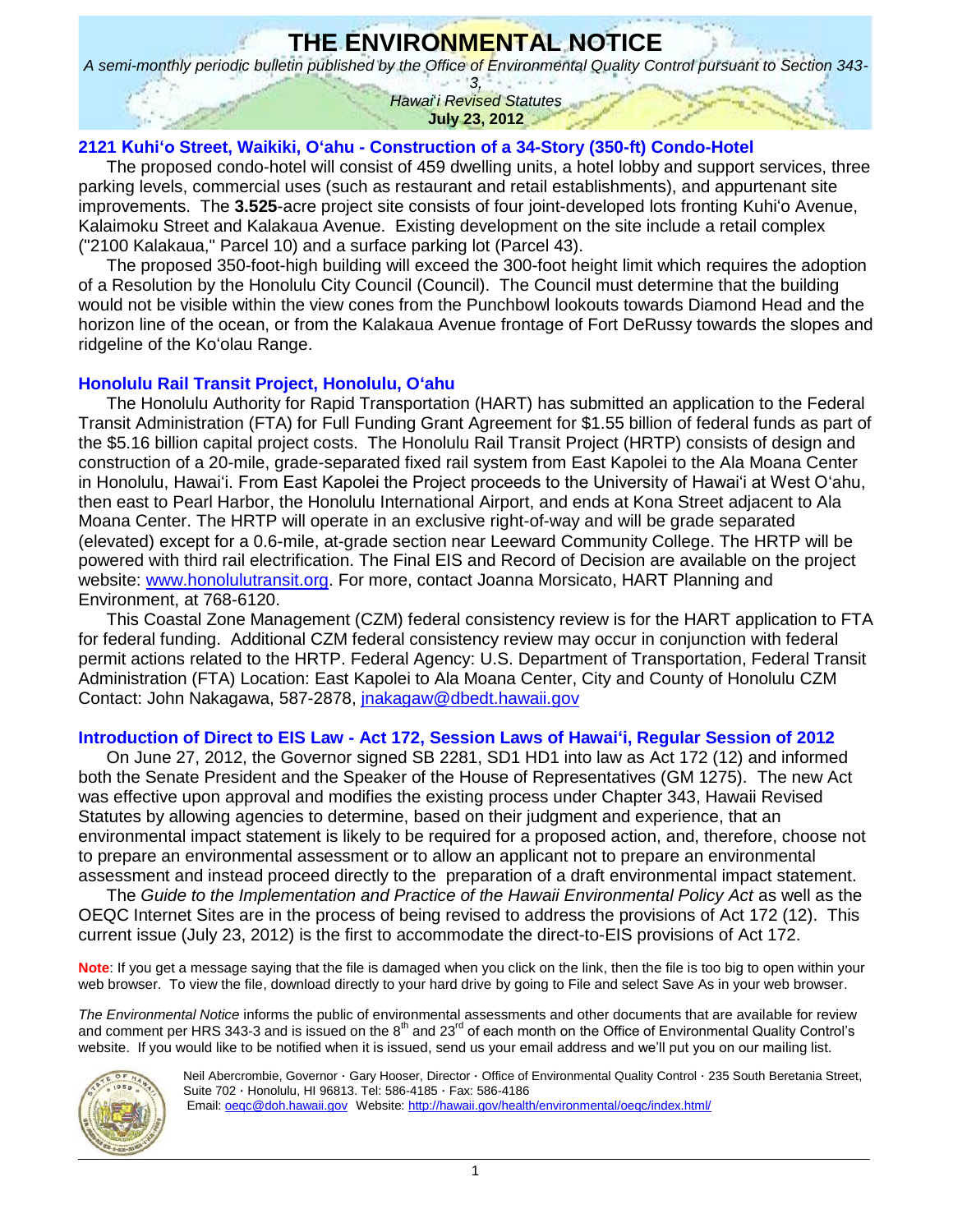| The Environmental Notice<br>Office of Environmental Quality Control<br>July 23, 2012                        |  |
|-------------------------------------------------------------------------------------------------------------|--|
| <b>FRONT PAGE</b>                                                                                           |  |
|                                                                                                             |  |
| HAWAI'I (HRS 343)                                                                                           |  |
| 1. Ocean Thermal Energy Conversion Technology Research,                                                     |  |
|                                                                                                             |  |
| 3. Humu'ula Saddle Region of Hawaii Island: A Detailed Hydrologic                                           |  |
|                                                                                                             |  |
|                                                                                                             |  |
| 5.                                                                                                          |  |
| <b>MAUI (HRS 343)</b>                                                                                       |  |
|                                                                                                             |  |
|                                                                                                             |  |
| <b>MOLOKA'I (HRS 343)</b>                                                                                   |  |
|                                                                                                             |  |
| O'AHU (HRS 343)                                                                                             |  |
|                                                                                                             |  |
| 10. Pearl City Corporation Yard Division of Road Maintenance Facility Redevelopment DEA-AFNSI 8             |  |
|                                                                                                             |  |
| KAUA'I (HRS 343)                                                                                            |  |
|                                                                                                             |  |
|                                                                                                             |  |
| <b>CHAPTER 25, REVISED ORDINANCES OF HONOLULU</b>                                                           |  |
|                                                                                                             |  |
|                                                                                                             |  |
|                                                                                                             |  |
|                                                                                                             |  |
| <b>Federal Consistency Reviews</b>                                                                          |  |
|                                                                                                             |  |
|                                                                                                             |  |
|                                                                                                             |  |
| <b>SHORELINE NOTICES</b>                                                                                    |  |
|                                                                                                             |  |
|                                                                                                             |  |
|                                                                                                             |  |
|                                                                                                             |  |
|                                                                                                             |  |
| <b>FEDERAL NOTICES</b><br>1.                                                                                |  |
| Governors' Designees Receive Notification of Transportation of Certain Shipments of Nuclear Waste and<br>2. |  |
|                                                                                                             |  |
|                                                                                                             |  |
|                                                                                                             |  |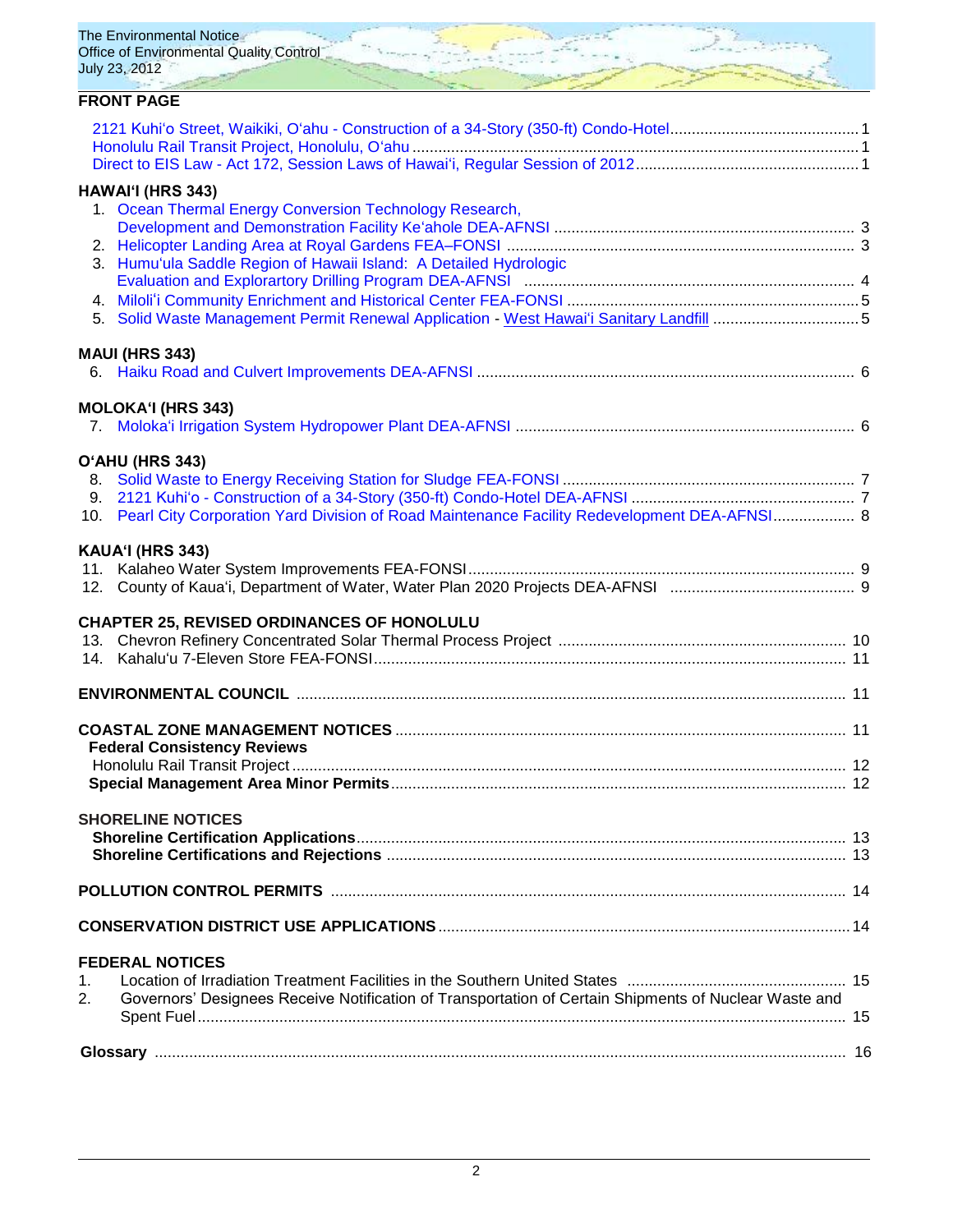

# **HAWAI'I (HRS 343)**

## **1. [Ocean Thermal Energy Conversion Technology Research, Development and Demonstration](http://oeqc.doh.hawaii.gov/Shared%20Documents/EA_and_EIS_Online_Library/Hawaii/2010s/2012-07-23-DEA-Ocean-Thermal-Energy-Conversion-Research-Development.pdf)  [Facility Keʻahole](http://oeqc.doh.hawaii.gov/Shared%20Documents/EA_and_EIS_Online_Library/Hawaii/2010s/2012-07-23-DEA-Ocean-Thermal-Energy-Conversion-Research-Development.pdf) DEA-AFNSI**

| Island:            | Hawai'i                                                                                                                                                                                                      |  |
|--------------------|--------------------------------------------------------------------------------------------------------------------------------------------------------------------------------------------------------------|--|
| <b>District:</b>   | North Kona                                                                                                                                                                                                   |  |
| TMK:               | $(3)$ 7-3-43:087(por.)                                                                                                                                                                                       |  |
| <b>Permits:</b>    | NELHA Lease, Grading/Building, NPDES Construction<br>Storm Water, FAA Hazard Evaluation Form 7460-1, County<br>Height Limit Variance, Underground Injection Control (UIC),<br>Individual Wastewater Disposal |  |
| <b>Applicant:</b>  | Barry Cole, Executive Vice President, OTEC International,<br>LLC, bcole@otecinternationalllc.com. (540) 220-7857                                                                                             |  |
| <b>Approving</b>   |                                                                                                                                                                                                              |  |
| Agency:            | Natural Energy Laboratory of Hawaii Authority 73-4460<br>Queen Ka'ahumanu Hwy. #101, Kailua-Kona, Hawaii                                                                                                     |  |
|                    | 96740. Contact: Greg Barbour, nelha@nelha.org, (808) 327-9585                                                                                                                                                |  |
| <b>Consultant:</b> | North Shore Consultant, David M. Robichaux, P.O. Box 790, Haleiwa, HI 96712.<br>robichaud001@hawaii.rr.com (808) 368-5352                                                                                    |  |
| <b>Status:</b>     | Statutory 30-day public review and comment period starts, comments are due on August<br>22, 2012. Send comments to the Applicant, Approving Agency and Consultant                                            |  |

OTI proposes to construct and operate a 1MWe Ocean Thermal Energy Conversion (OTEC) facility on NELHA's Hawaii Ocean Science and Technology Park. This facility is a test platform for research, development and demonstration (RD&D), which is a necessary step in the transition to a commercial OTEC industry. The proposed action uses the existing infrastructure, including a 55" seawater pipelines to access seawater, and is consistent with the objectives of NELHA. Seawater used for OTEC will either be distributed to other tenant of the HOST Park or disposed to large injection wells. These injection wells are designed to return the seawater to a depth near their origin in order to minimize environmental effects of the proposed action. NELHA anticipates a finding of No Significant Impacts pending receipt of comments from agencies and interested parties.

# **2. [Helicopter Landing Area at Royal Gardens](http://oeqc.doh.hawaii.gov/Shared%20Documents/EA_and_EIS_Online_Library/Hawaii/2010s/2012-07-23-FEA-Helicopter-Landing-Area-Royal-Gardens-Puna.pdf) FEA - FONSI**

| Island:            | Hawaiʻi                                                      |
|--------------------|--------------------------------------------------------------|
| <b>District:</b>   | Puna                                                         |
| TMK:               | (3rd) 1-1-114:022                                            |
| <b>Permits:</b>    | <b>County Special Permit</b>                                 |
| <b>Applicant:</b>  | Paradise Helicopters, P.O. Box 5371, Kailua-Kona, HI         |
|                    | 96745. Contact: Greg Mooers, (808) 880-1455                  |
| <b>Approving</b>   |                                                              |
| Agency:            | Hawai'i County Planning Department, 101 Pau'ahi Street,      |
|                    | Suite 3, Hilo, HI 96720. Contact: Jeff Darrow (808) 961-8158 |
| <b>Consultant:</b> | Geometrician Associates, P.O. Box 396, Hilo, HI 96721.       |
|                    | Contact: Ron Terry (808) 969-7090                            |
| <b>Status:</b>     | Finding of No Significant Impact Determination               |



Paradise Helicopters is seeking permission through a Special Permit to develop and utilize a 15 by 15-foot standalone platform for helicopter landing placed within a 100 by 100-foot clearing on a 1.003 acre property owned by Jack Thompson in the Royal Gardens Subdivision of Puna. A Helicopter Landing Area is a permitted use for the property, which has agricultural County zoning and is within the State Land Use Agricultural District, subject to issuance of a Special Permit by the County of Hawai'i. The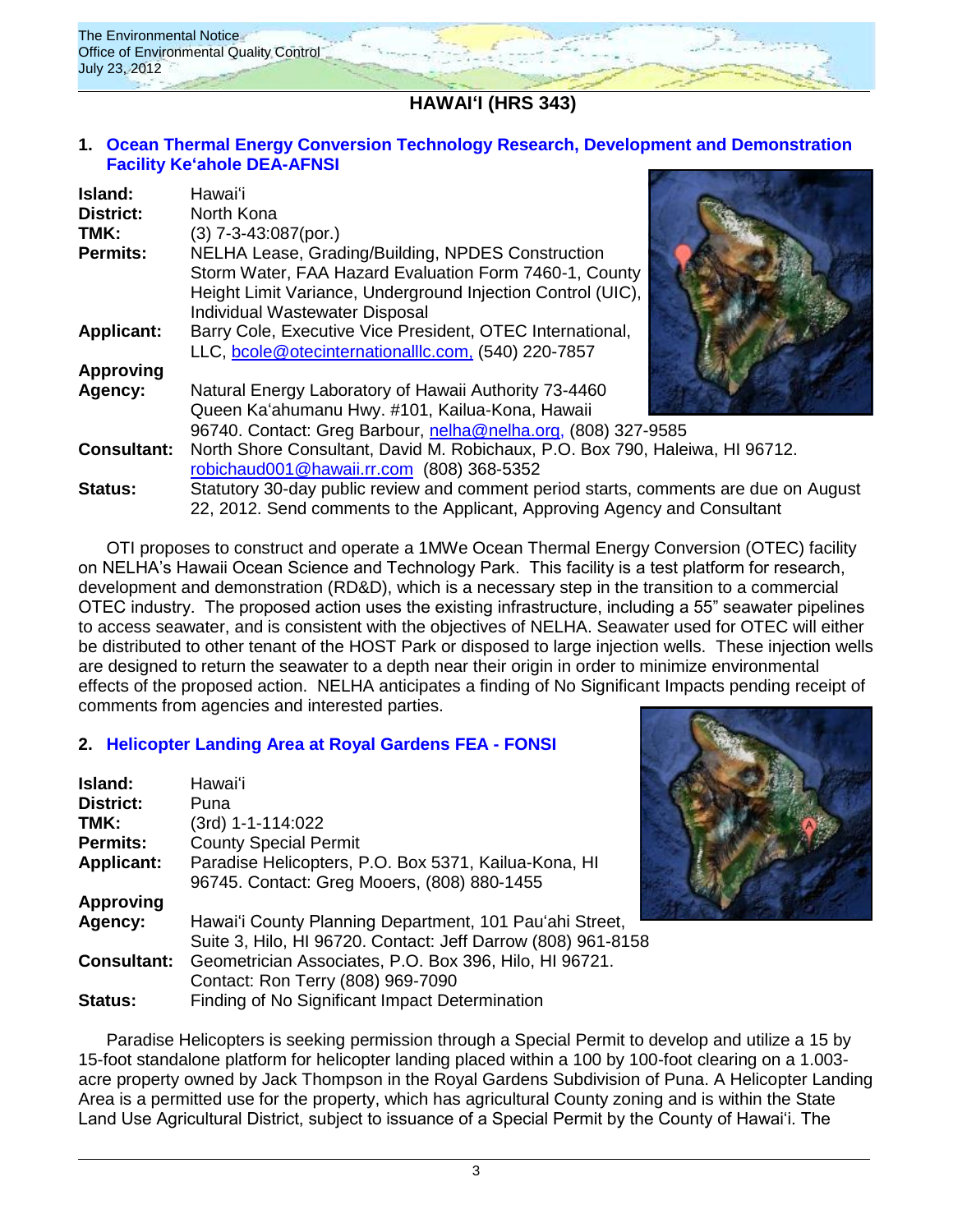subdivision has been inundated by lava flows from Kilauea for several decades and for many years Mr. Thompson's was the only occupied home within two miles in any direction. The home and landscaped yard was covered by lava in March 2012.

Paradise Helicopters used the subject property as a landing area in the past and is unaware of any environmental problems in the area. The landing would take place as an additional feature of existing tours that already fly over the property. The project site has no rare or endangered flora or cultural resources. Wide-ranging endangered birds and the Hawaiian hoary bat might occasionally be present in remaining kipuka areas of Royal Gardens but would not be adversely affected. Volcano helicopter tour noise has generated complaints from residents and others concerned with natural and cultural resources, and this larger issue is being dealt with partly through the National Park's Air Tour Management Plan process, and partly through ongoing discussion among the FAA, the State of Hawai'i, the air tour industry, and affected communities.

## **3. [Humuʻula Saddle Region of Hawai'i Island: A Detailed Hydrologic Evaluation and Explorartory](http://oeqc.doh.hawaii.gov/Shared%20Documents/EA_and_EIS_Online_Library/Hawaii/2010s/2012-07-23-DEA-Humuula-Saddle-Region-Hydrologic-Evaluation-Exploratory-Drilling.pdf)  [Drilling Program DEA-AFNSI](http://oeqc.doh.hawaii.gov/Shared%20Documents/EA_and_EIS_Online_Library/Hawaii/2010s/2012-07-23-DEA-Humuula-Saddle-Region-Hydrologic-Evaluation-Exploratory-Drilling.pdf)**

| <b>Island:</b>                 | Hawaiʻi                                               |
|--------------------------------|-------------------------------------------------------|
| District:                      | Hamakua                                               |
| TMK:                           | TMK 3-4-4-16-005; TMK 3-4-4-16-006; and TMK 3-4-4-16- |
|                                | 007                                                   |
| <b>Permits:</b>                | Non-covered Source Permit; Observation Well Drilling  |
|                                | Permit                                                |
| <b>Proposing/Determination</b> |                                                       |

| Agency: | University of Hawaii, Hawaii Institute of Geophysics and |
|---------|----------------------------------------------------------|
|         | Planetology, 1680 East West Rd., Honolulu, HI 96822.     |
|         | Contact: Dr. Donald Thomas, (808) 895-6547,              |
|         | dthomas@soest.hawaii.edu                                 |



**Status:** Statutory 30-day public review and comment period starts, comments are due on August 22, 2012. Send comments to the Proposing Agency

The proposed action is a detailed investigation of the subsurface geology and hydrology of the western Humuʻula Saddle region. The investigation will involve the installation of two small-diameter, continuously cored, test bores to depths approximately 2000 m below ground surface. The purpose for the project is to collect and analyze core samples that will: provide a detailed record of the geologic history and structure within the study area; and document the geologic structures responsible for retention and flow of groundwater through the area. The bores will enable access to one or more saturated aquifers within the stratigraphic column and allow sampling for chemical and isotopic analysis or groundwater and allow determination of the source and residence time of groundwater within the region; the bores will also enable long term monitoring of the aquifers within the Saddle to better assess the magnitude of the groundwater resource within the region and to track the impacts of global climate change on Hawaii Islands groundwater resources. The need for the information provided by the project is that associated with long-term, sustainable management of Hawaii's groundwater resources in a region for which almost no hydrologic data is currently available.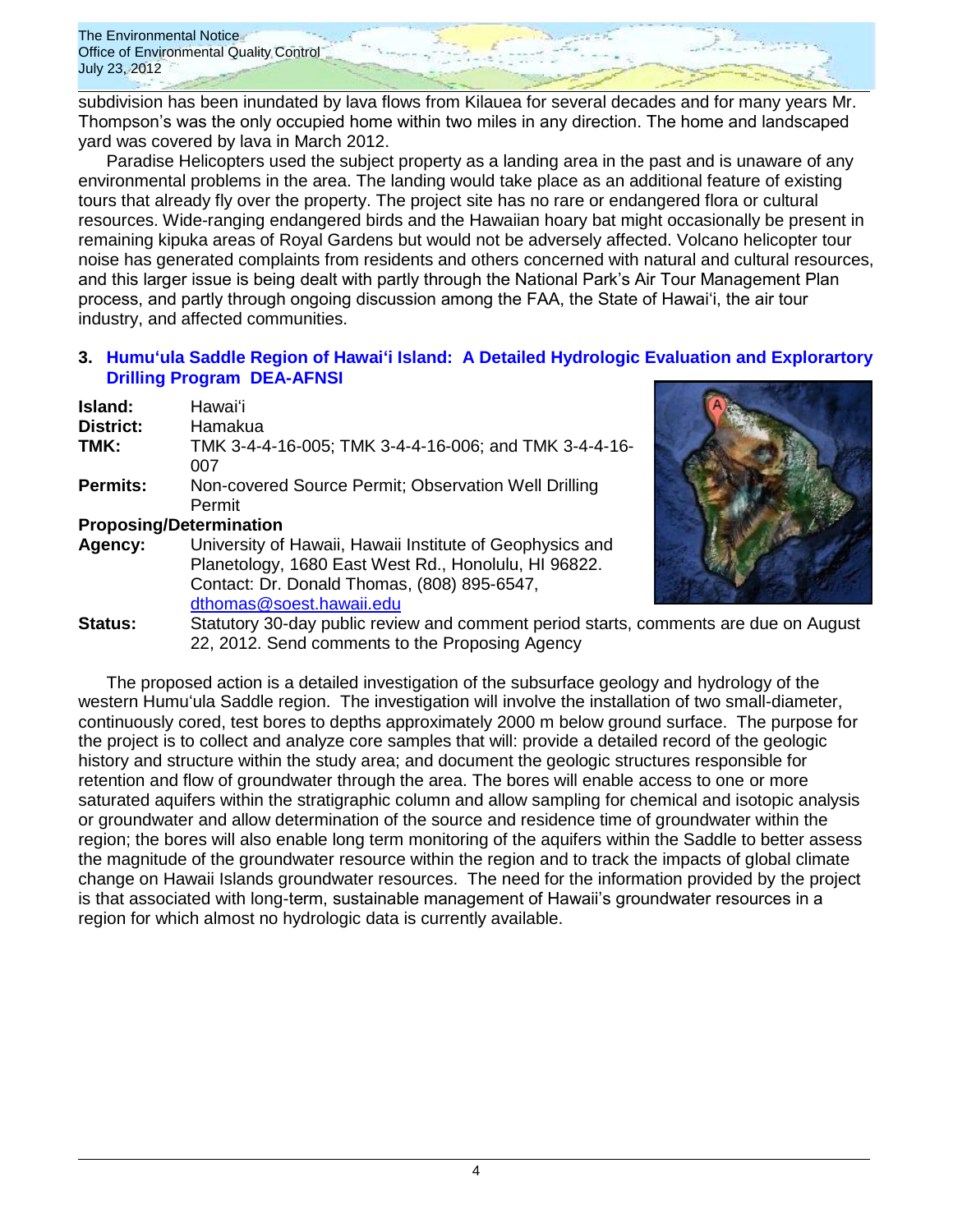## **4. Miloli**'**i [Community Enrichment and Historical Center](http://oeqc.doh.hawaii.gov/Shared%20Documents/EA_and_EIS_Online_Library/Hawaii/2010s/2012-07-23-FEA-Milolii-Community-Enrichment-Historical-Center.pdf) FEA-FONSI**

| Island:            | Hawai'i                                                                                                                                    |  |
|--------------------|--------------------------------------------------------------------------------------------------------------------------------------------|--|
| <b>District:</b>   | Ho'opūloa, South Kona District                                                                                                             |  |
| TMK:               | (3) 8-9-014: 038, 039, 040, and 041.                                                                                                       |  |
| <b>Permits:</b>    | State of Hawaii, HRS Chapter 343, Environmental Impact<br>Statements, State Conservation District Use Permit,                              |  |
|                    | Special Management Area Use Permit (SMA), Building<br>Permits, Grading and Grubbing Permits                                                |  |
| <b>Applicant:</b>  | Pa'a Pono Miloli'i (501c3), PO Box 7715, Hilo, Hawai'i<br>96720. Contact: Kaiali'i Kahele, (808) 783-4069,<br>paaponoinc@gmail.com         |  |
| <b>Approving</b>   |                                                                                                                                            |  |
| Agency:            | County of Hawaii Planning Department, 101 Pau'ahi Street, Suite 3, Hilo, HI 96720.                                                         |  |
|                    | Contact: Bobby Jean Leithead- Todd, (808) 961-8288                                                                                         |  |
| <b>Consultant:</b> | Joseph Farber, Farber & Associates, 2722 Ferdinand Ave., Honolulu, HI 96822.<br>Contact: Joe Farber (808) 988-3486, joefarber@hotmail.com. |  |

**Status:** Finding of No Significant Impact Determination

Paʻa Pono Miloliʻi, a non-profit 501(c)(3) organization, has been awarded Federal Housing and Urban Development (HUD) Economic Development Initiative funds to design and construct a multi-purpose community center in Miloli'i to address the community's long-identified need for a permanent, covered community center and gathering space for public meetings, cultural activities, and educational and recreational programs.

The project site is adjacent to the shoreline within Miloli'i Village on four State-owned parcels that total 40,000 square feet on previously graded and developed land where the remnants of an abandoned desalinization plant currently stand. The shoreline in this area is very rocky and allows very limited and difficult access to the ocean. The nearest homes are about 100 feet to the north, and 200 ft. to the south.

The proposed action is to build three, single-story structures, which total 4,800 square feet, and includes a 4,000 square foot multi-purpose community center containing a central covered lanai, an office, a visitors reception center, library, and a classroom; two separate adjoining guest quarters with restrooms, and unpaved parking for fifteen vehicles. The buildings would be constructed on concrete slab foundations surrounded by tile and concrete flooring, plaster-finished walls and exterior stone veneers.

### **5. [Determination of Appicability Pursurant to](http://oeqc.doh.hawaii.gov/Shared%20Documents/EA_and_EIS_Online_Library/OTHER%20CHAPTER%20343%20NOTICES/2012-07-23-HAR-11-200-27-West-Hawaii-Sanitary-Landfill-Permit-Removal.pdf) [§11-200-27, HAR,](http://gen.doh.hawaii.gov/sites/har/AdmRules1/11-200.htm#sec_27) [Relating to the Application for](http://oeqc.doh.hawaii.gov/Shared%20Documents/EA_and_EIS_Online_Library/OTHER%20CHAPTER%20343%20NOTICES/2012-07-23-HAR-11-200-27-West-Hawaii-Sanitary-Landfill-Permit-Removal.pdf)  [Renewal of the Solid Waste Management Permit](http://oeqc.doh.hawaii.gov/Shared%20Documents/EA_and_EIS_Online_Library/OTHER%20CHAPTER%20343%20NOTICES/2012-07-23-HAR-11-200-27-West-Hawaii-Sanitary-Landfill-Permit-Removal.pdf) for the [West Hawai'i Sanitary](http://oeqc.doh.hawaii.gov/Shared%20Documents/EA_and_EIS_Online_Library/Hawaii/1990s/1991-10-HA-FEIS-WEST-HAWAII-SANITARY-LANDFILL-PUUANAHULU.pdf) Landfill**

| Island:         | Hawaiʻi                                                                                                                                                                                                                                                                                                                                                                                                                                                                                                                                              |
|-----------------|------------------------------------------------------------------------------------------------------------------------------------------------------------------------------------------------------------------------------------------------------------------------------------------------------------------------------------------------------------------------------------------------------------------------------------------------------------------------------------------------------------------------------------------------------|
| District:       | North Kona                                                                                                                                                                                                                                                                                                                                                                                                                                                                                                                                           |
| TMK:            | TMK: 7-1-003:017                                                                                                                                                                                                                                                                                                                                                                                                                                                                                                                                     |
| <b>Permits:</b> | Department of Health Solid Waste Management Permit                                                                                                                                                                                                                                                                                                                                                                                                                                                                                                   |
| Proposing       |                                                                                                                                                                                                                                                                                                                                                                                                                                                                                                                                                      |
| Agency:         | County of Hawaii Planning Department                                                                                                                                                                                                                                                                                                                                                                                                                                                                                                                 |
| Status:         | On behalf of the mayor (the accepting authority) the Hawai'i County Planning Department<br>has determined that a supplemental EIS is not required pursuant to Section 11-200-27,<br>Hawai'i Administrative Rules, for a solid waste management permit renewal application.<br>Continuing operations would not warrant a supplemental EIS since the continuing<br>operations have not increased in scope or size, nor increased the intensity of<br>environmental impacts with all mitigating measures originally planned still being<br>implemented. |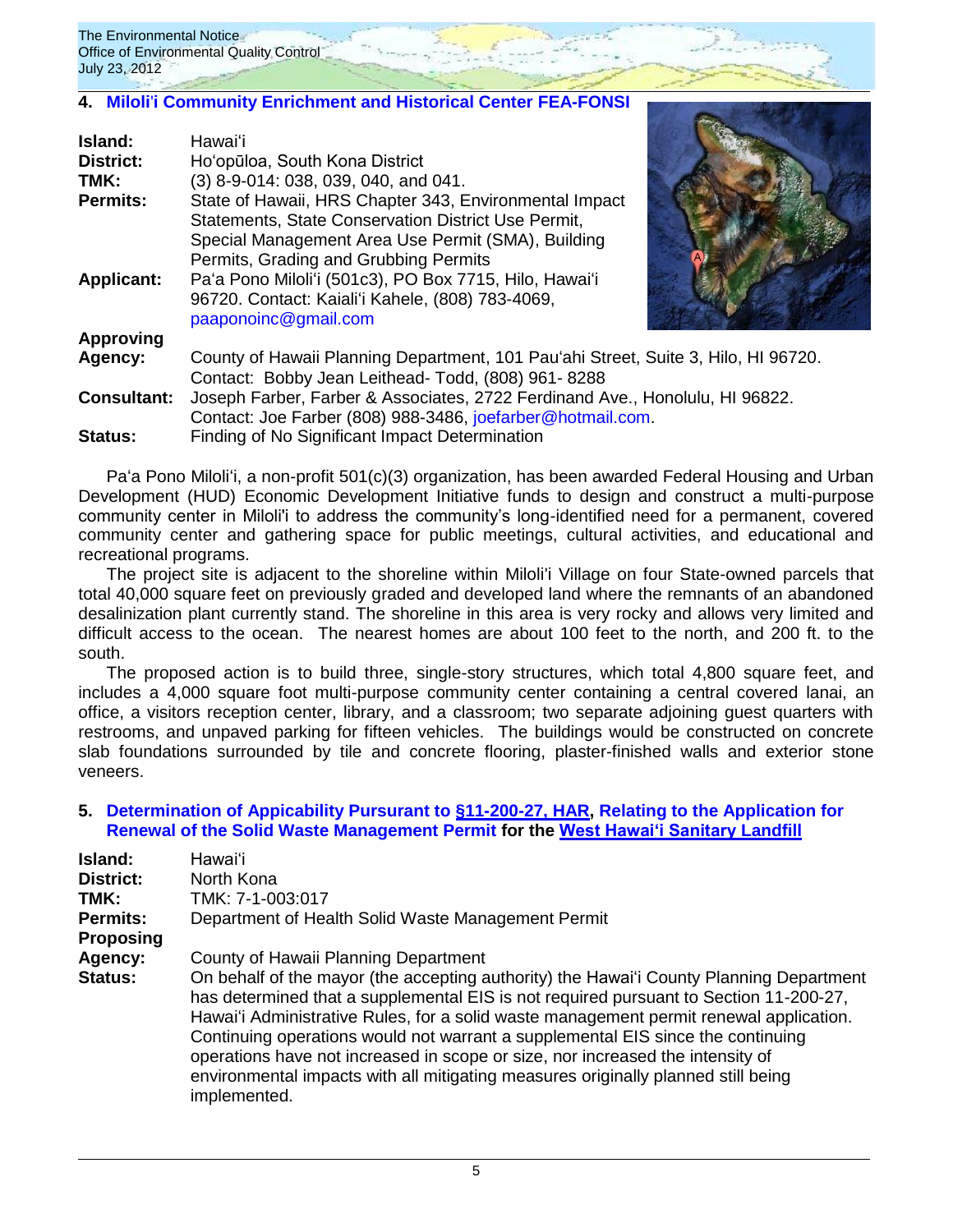

**MAUI (HRS 343)**

## **6. Proposed Ha'ikū [Road and Culvert Improvements DEA-AFNSI](http://oeqc.doh.hawaii.gov/Shared%20Documents/EA_and_EIS_Online_Library/Maui/2010s/2012-07-23-DEA-Haiku-Road-Improvements.pdf)**

| <b>Island:</b><br><b>District:</b><br>TMK: | Maui<br>Makawao<br>Haiku Road Right-of-Way; TMK (2) 2-7-003:056(por.); 2-                                                                                                                                                                                                                                  |
|--------------------------------------------|------------------------------------------------------------------------------------------------------------------------------------------------------------------------------------------------------------------------------------------------------------------------------------------------------------|
|                                            | 7-017:047(por.); and 2-7-020:009(por.)                                                                                                                                                                                                                                                                     |
| <b>Permits:</b>                            | Department of Army Permit, Section 401 Water Quality<br>Certification, Coastal Zone Management Consistency<br>Approval, Stream Channel Alteration Permit, National<br>Pollutant Discharge Elimination System Permit,<br>Community Noise Permit, as applicable, Construction<br>Permits (grading, grubbing) |
| <b>Proposing/Determination</b>             |                                                                                                                                                                                                                                                                                                            |



**Agency:** County of Maui, Department of Public Works, 200 South High Street, Wailuku, Hawaii 96793. Contact: David Goode, (808) 270-7845

- **Consultant:** Munekiyo & Hiraga, Inc., 305 High Street, Suite 104, Wailuku, Hawaii 96793. Contact: Colleen Suyama, (808) 244-2015
- **Status:** Statutory 30-day public review and comment period starts, comments are due on August 22, 2012. Send comments to the Proposing Agency and Consultant

In December 2007, a storm caused extensive damage to the existing concrete box culvert drainage system and embankment located along (north) Haʻikū Road approximately 600 feet east of its intersection with Kokomo Road. The 2007 storm caused a section of the concrete box culvert to break away, as well as the erosion of the adjacent embankment to the north of Haiku Road. The erosion has, in turn, undermined the shoulder and guardrail on the north side of Haiku Road.

To remedy this condition, the County of Maui, Department of Public Works (DPW) proposes to repair the damaged concrete box culvert and eroded embankment. To prevent future damage to the drainage way, protect coastal and downstream waters, and improve public safety, the DPW proposes to construct a new outlet headwall, construct new grated inlet and 18-inch pipe drain, new embankments, an energy dissipator basin and grouted riprap transition, and to install fencing above the dissipator walls, new guard rails and asphalt pavement for the reconstruction of Haʻikū Road.

# **MOLOKA'I (HRS 343)**

### **7. [Moloka'i Irrigation System Hydropower](http://oeqc.doh.hawaii.gov/Shared%20Documents/EA_and_EIS_Online_Library/Molokai/2010s/2012-07-23-DEA-Molokai-Irrigation-System-Hydropower-Plant.pdf) DEA-AFNSI**

| Island:            | Molokaʻi                                                                                                                                               |  |
|--------------------|--------------------------------------------------------------------------------------------------------------------------------------------------------|--|
| <b>District:</b>   | Molokaʻi                                                                                                                                               |  |
| TMK:               | 2-53-003:-15                                                                                                                                           |  |
| Permits:           | <b>State Public Utilities Commission</b>                                                                                                               |  |
|                    | <b>Proposing/Determination</b>                                                                                                                         |  |
| Agency:            | State of Hawai'i Department of Agriculture, 1428 South King Street, Honolulu, HI 96814.<br>Contact: Glenn Okamoto, (808) 973-1123                      |  |
| <b>Consultant:</b> | AECOM Technical Services, Inc., 1001 Bishop Street, Suite 1600, Honolulu, HI 96813.<br>Contact: Martin Nakasone, (808) 529-7219                        |  |
| <b>Status:</b>     | Statutory 30-day public review and comment period starts, comments are due on August<br>22, 2012. Send comments to the Proposing Agency and Consultant |  |

DOA is proposing to install a hydropower plant along the Moloka'i Irrigation System (MIS), whereby energy used for pumping water in the Waikolu Valley would be partially recovered by a turbine-generator installed alongside the existing pipeline. The hydroelectric power generation could reduce the ongoing costs of operating and maintaining the system by reducing the amount of electricity purchased to pump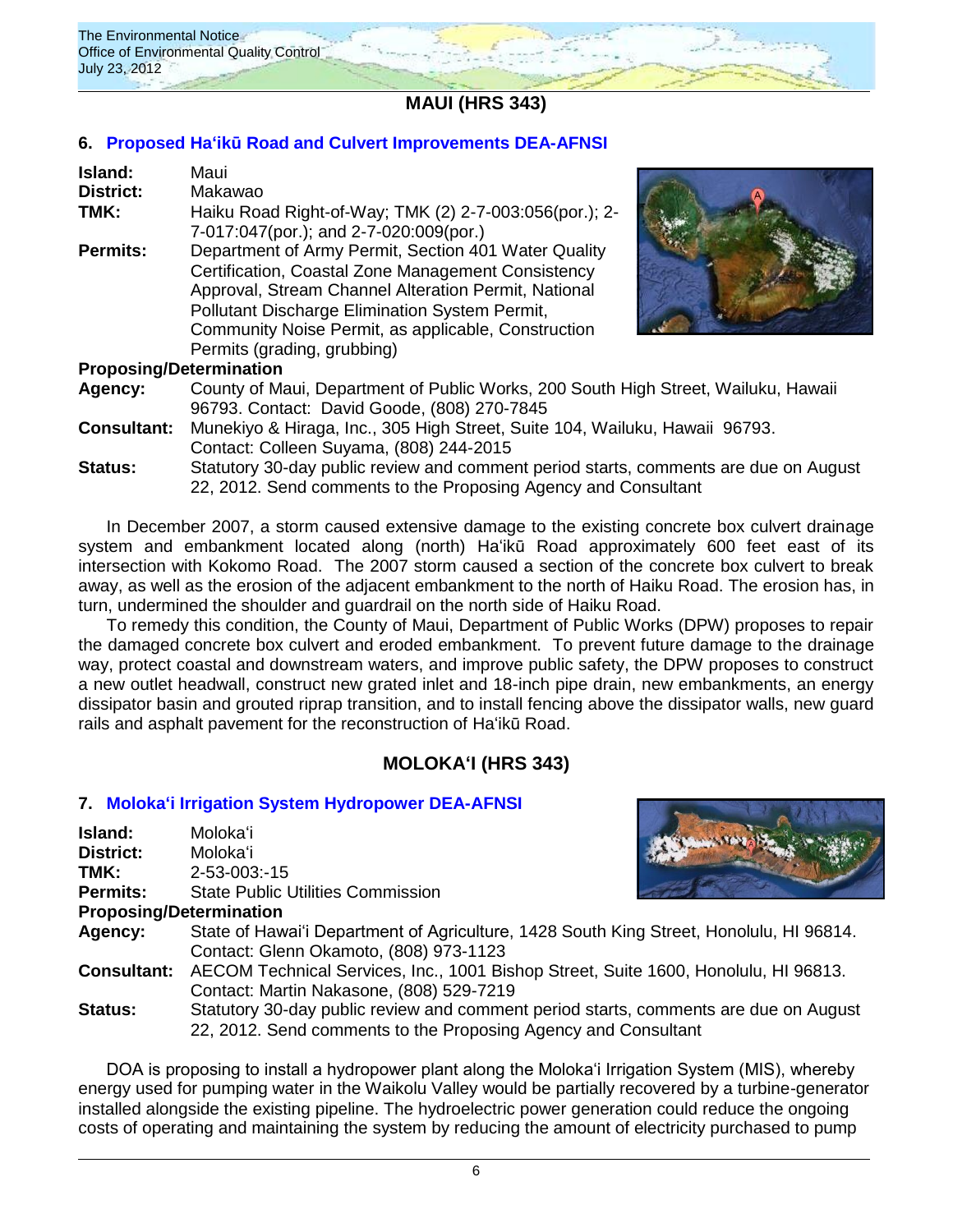water into the system and by generating revenue from the sale of electricity to Maui Electric Company. The proposed project would also help to reduce Moloka'i's dependence on diesel fuel for electricity generation and help Moloka'i to meet the State of Hawai'i's 2030 Clean Energy Initiative of 60 percent clean energy by 2030.

# **OʻAHU (HRS 343)**

# **8. [Solid Waste to Energy Truck Receiving Station for Sewage Sludge FEA-](http://oeqc.doh.hawaii.gov/Shared%20Documents/EA_and_EIS_Online_Library/Oahu/2010s/2012-07-23-FEA-Solid-Waste-to-Energy-Station-Kapolei.pdf) FONSI**

| Island:                        | Oʻahu                                                  |
|--------------------------------|--------------------------------------------------------|
| District:                      | 'Ewa                                                   |
| TMK:                           | 9-1-026-030 H-POWER                                    |
| <b>Permits:</b>                | State Department of Health Solid Waste and Air permits |
| <b>Proposing/Determination</b> |                                                        |
| Agency:                        | City and County of Honolulu Environmental Services     |
|                                | Department, 1000 Uluohia St., Suite 308, Kapolei, HI   |
|                                | 96707. Contact: Timothy E. Steinberger, (808) 768-3486 |
| <b>Consultant:</b>             | Kusao & Kurahashi, Inc., 2752 Woodlawn Drive, Suite 5- |
|                                | 202, Honolulu, Hawaii 96822. Contact: Keith Kurahashi, |
|                                | (808) 988-2231                                         |
| <b>Status:</b>                 | Finding of No Significant Impact                       |



The Solid Waste to Energy Truck Receiving Station for Sewage Sludge is proposed to provide the H-POWER Expansion Project the ability to accept and process dewatered sewage sludge for final disposal. The truck receiving station will be located on the H-POWER site and consists of a receiving bin, pumps, and distribution header for the transfer of sludge into the boiler at H-POWER Expansion.

The proposed action will comply with all permits that have been secured for the H-POWER Expansion Project. The project will not change emission requirements and will employ the Maximum Achievable Control Technology (MACT compliance) as exists in the industry for control of air emissions and hazardous air pollutants as required by the Clean Air Act. Odor control systems will be utilized to manage odors form the sludge receiving, storage and processing.

# **9. 2121 Kuhi'o – [Construction of a 34-Story \(350-ft\) Condo-Hotel \(DEA-AFNSI\)](http://oeqc.doh.hawaii.gov/Shared%20Documents/EA_and_EIS_Online_Library/Oahu/2010s/2012-07-23-DEA-2121-Kuhio-34-Story-Hotel-Condo-in-Waikiki.pdf)**

| Island:          | Oʻahu                                                                                                                                                  |  |
|------------------|--------------------------------------------------------------------------------------------------------------------------------------------------------|--|
| District:        | <b>Honolulu</b>                                                                                                                                        |  |
| TMK:             | 2-6-18: 10, 42, 43 and 52                                                                                                                              |  |
| <b>Permits:</b>  | Waikiki Special District Permit (Major), Surface                                                                                                       |  |
|                  | Encroachment Variance, Sub-division for Pedestrian                                                                                                     |  |
|                  | Easement, Trenching Permit, Grading Permit, Drain                                                                                                      |  |
|                  | Connection, Sewer Connection, Flood Study, Street                                                                                                      |  |
|                  | Usage, Construction Dewatering Permit, National                                                                                                        |  |
|                  | Pollutant Discharge Elimination Permit, Construction                                                                                                   |  |
|                  | of Noise Permit, Construction Plan Approval and                                                                                                        |  |
|                  | <b>Building Permits</b>                                                                                                                                |  |
| <b>Proposing</b> |                                                                                                                                                        |  |
| Agency:          | PACREP LLC, 10880 Wilshire Boulevard, Suite 2222, Los Angeles, California 90024.                                                                       |  |
|                  | Contact: Jason Grosfeld, (310) 500-2955                                                                                                                |  |
| <b>Approving</b> |                                                                                                                                                        |  |
| Agency:          | Department of Planning and Permitting, 650 South King Street, 7 <sup>th</sup> Floor, Honolulu, HI                                                      |  |
|                  | 96813. Contact: Kiyomi Oyama, (808) 768-8034                                                                                                           |  |
| <b>Status:</b>   | Statutory 30-day public review and comment period starts, comments are due on August<br>22, 2012. Send comments to the Proposing Agency and Consultant |  |
|                  |                                                                                                                                                        |  |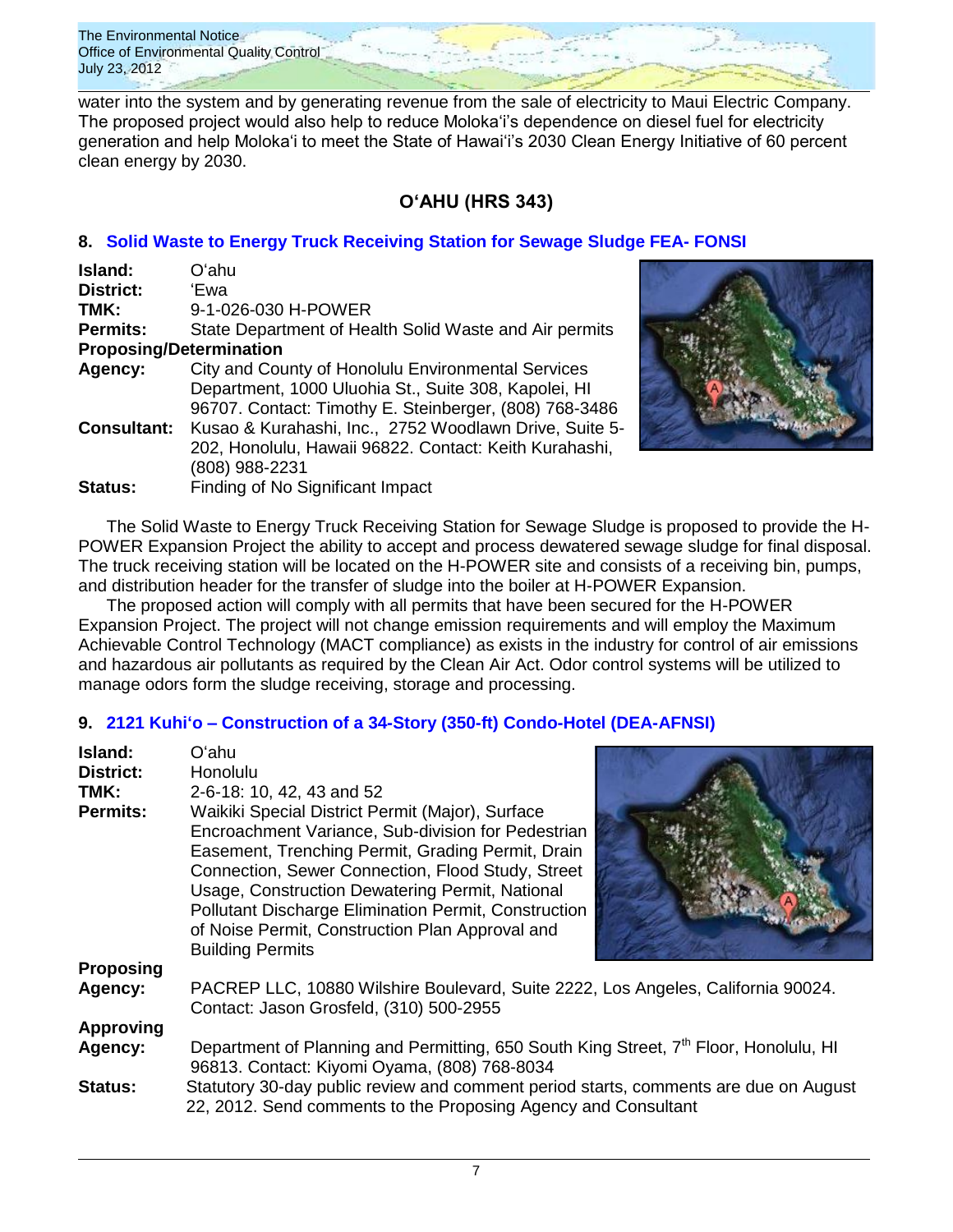The 2121 Kuhiʻo Project (Project) involves the construction of a new 34-story condo-hotel consisting of 459 dwelling units, a hotel lobby and support services, three parking levels, commercial uses (such as restaurant and retail establishments), and appurtenant site improvements. The 3.525-acre project site consists of four joint-developed lots fronting Kuhiʻo Avenue, Kalaimoku Street and Kalakaua Avenue. Existing development on the site include a retail complex ("2100 Kalakaua," Parcel 10) and a surface parking lot (Parcel 43).

The proposed 350-foot-high building will exceed the 300-foot height limit which requires the adoption of a Resolution by the Honolulu City Council (Council). The Council must determine that the building would not be visible within the view cones from the Punchbowl lookouts towards Diamond Head and the horizon line of the ocean, or from the Kalakaua Avenue frontage of Fort DeRussy towards the slopes and ridgeline of the Ko'olau Range.

The Project is not anticipated to have a significant impact on the environment or public services based on new studies included in the Draft EA, and earlier studies contained in the Final EA for the "2100 Kalakaua" project (Finding of No Significant Impact, December 8, 1998 OEQC Bulletin).

## **10. [Pearl City Corporation Yard, Division of Road Maintenance Facility Redevelopment DEA-](http://oeqc.doh.hawaii.gov/Shared%20Documents/EA_and_EIS_Online_Library/Oahu/2010s/2012-07-23-DEA-Pearl-City-Corporation-Yard-Division-Road-Maintenance-Facility.pdf)[AFNSI](http://oeqc.doh.hawaii.gov/Shared%20Documents/EA_and_EIS_Online_Library/Oahu/2010s/2012-07-23-DEA-Pearl-City-Corporation-Yard-Division-Road-Maintenance-Facility.pdf)**

| Island:   | Oʻahu                                                     |  |
|-----------|-----------------------------------------------------------|--|
| District: | 'Ewa                                                      |  |
| TMK:      | (1) 9-7-023: Portion of 09 & 10                           |  |
| Permits:  | Plan Review, Sediment and Erosion Control Plan,           |  |
|           | Construction Plan Review, Conditional Use Permit,         |  |
|           | Grading and Building Permit, National Pollutant Discharge |  |
|           | <b>Elimination System</b>                                 |  |
|           | <b>Proposing/Determination</b>                            |  |
|           |                                                           |  |



| Agency:       | City and County of Honolulu, Department of Design and                             |
|---------------|-----------------------------------------------------------------------------------|
|               | Construction, 650 S. King Street, 11th Floor, Honolulu, HI 96813.                 |
|               | Contact: Clyde Tomihara, (808) 768-8468                                           |
| Consultant:   | R.M. Towill Corporation, 2024 N. King Street, Suite 200, Honolulu, Hawai'i 96818. |
|               | Contact: Chester Koga, (808) 842-1133, chesterk@rmtowill.com                      |
| <b>Statue</b> | Statutory 30-day public review and comment period starts, comments are due on A   |

**Status:** Statutory 30-day public review and comment period starts, comments are due on August 22, 2012. Send comments to the Proposing Agency and Consultant

The Department of Design and Construction is planning the redevelopment of the Department of Roads and Maintenance (DRM) base yard to improve the operational efficiency of the facility and meet the growing service demands of the 'Ewa district. The proposed project would occupy 4.7 acres that consists of two parcels of the land owned by State of Hawaii and the City and County of Honolulu, the Tax Map Key (TMK) parcels are (1) 9-7-023:009 and 0101. The proposed project would take place over three phases for the sake of the funding flexibility and to sustain operations during construction.

Phase one: Demolish and replace existing office building, aggregate storage bins, paved area for interim private owned vehicles (POV) parking (25 cars), construct new perimeter chain link fencing, and gates for the DRM yard, upgrade security system to monitor the corporation yard's three gates, and include a new emergency generator.

Phase two: Construct new warehouse and paint storage shed, expanding interim POV parking area, pave new area for permanent POV parking lot and loading zone areas, construct a new underground storm water retention basin and related site drainage improvements, construct a new exit only road up to third street (optional).

Phase three: Demolish and replace carport (for large vehicles and equipment), construct a new dewatering/drying basin, pavement for the balance of DRM yard, and constructing a new wash area and recycling system (optional). Project costs are estimated at \$11.2 million (including all optional items). Phase 1 construction start time is schedule for fall 2013.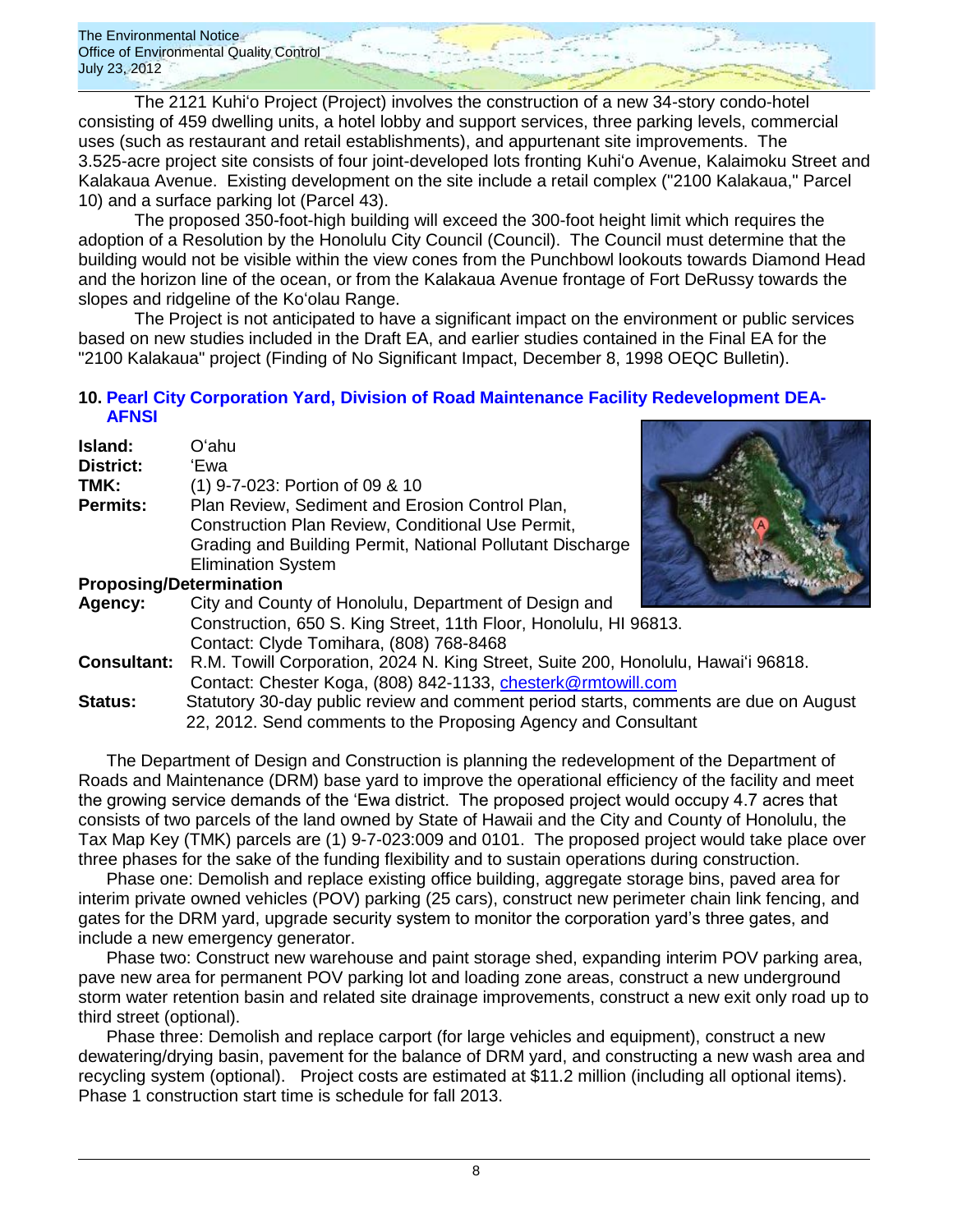

**KAUAʻI (HRS 343)**

## **11. [Kalāheo Water System Improvements](http://oeqc.doh.hawaii.gov/Shared%20Documents/EA_and_EIS_Online_Library/Kauai/2010s/2012-07-23-FEA-Kalaheo-Water-System-Improvements.pdf) FEA-FONSI**

| Island:                        | Kauaʻi                                                 |
|--------------------------------|--------------------------------------------------------|
| <b>District:</b>               | Kalāheo                                                |
| TMK:                           | 2-4-03: 7, 2-4-09: 3, and 2-4-04: 39 & 49; and Pu'uwai |
|                                | Road, Po'ohiwi Road, and Kikala Road                   |
| <b>Permits:</b>                | State of Hawai'i Permits: Conservation District Use    |
|                                | Permit, Water Use Permit, Well Construction & Pump     |
|                                | Installation Permits, NPDES Permit, County of Kaua'i,  |
|                                | Class IV Zoning Permit, Use Permit, Zoning Variance,   |
|                                | <b>Building Permit, Grading Permit</b>                 |
|                                | <b>Water Pipeline Installation</b>                     |
| <b>Proposing/Determination</b> |                                                        |



## **Proposing/Determination**

**Agency:** Department of Water, County of Kaua'i, P.O. Box 1706, Līhu'e, Hawai'i 96766. Contact: Mr. David Craddick, (808) 245-5408 **Consultant:** Belt Collins Hawai'i LLC., 2153 North King Street, Suite 200, Honolulu, Hawai'i. Contact: Mr. Glen Koyama, (808) 521-5361 **Status:** Finding of No Significant Impact Determination

The Department of Water (DOW), County of Kaua'i, is proposing to upgrade its aging water system in upland Kalaheo, Kaua'i to meet Maximum Day Demand storage capacity and fire flow requirements for current and future demand in Kalaheo-Lawai-Omao Water Service Area. Proposed improvements include replacing two existing water tanks with two new 0.5 million gallon tanks and constructing a new production well, 12,500 linear foot transmission main, modified booster pump station, upgraded booster pumps, and relocated existing pressure reducing valve stations. The project is located approximately 1.2 miles upland (north) of Kaumuali'i Highway on Pu'uwai Road, Po'ohiwi Road, and Kikala Road.

The improvements will occur primarily on existing DOW properties and County road rights-of-way which are occupied by existing public facilities. One of the properties was recently acquired by DOW and will require removal of an abandoned dwelling. Installation of the transmission main will occur within the road rights-of-way but traffic control measures will be employed to assure continual vehicular passage through the construction area.

# **12. County of Kauaʻi, [Department of Water, Water Plan 2020 Projects](http://oeqc.doh.hawaii.gov/Shared%20Documents/EA_and_EIS_Online_Library/Kauai/2010s/2012-07-23-DEA-County-Kauai-Water-Plan-2020-Projects.pdf) DEA-AFNSI**

| Island:<br><b>District:</b><br>TMK:<br><b>Permits:</b> | Kauaʻi<br>Halele'a District, Kilauea area.<br>(4) 5-1-05:131, Lot 33<br>County of Kaua'i: Use Permit, Class IV Zoning Permit, and<br>building, grading, plumbing and electrical permits; State<br>Department of Health: NPDES, Community Noise Permit;<br>and State Commission on Water Resource Management,<br>Well Construction/Pump Installation Permit. |  |
|--------------------------------------------------------|-------------------------------------------------------------------------------------------------------------------------------------------------------------------------------------------------------------------------------------------------------------------------------------------------------------------------------------------------------------|--|
| <b>Proposing/Determination</b>                         |                                                                                                                                                                                                                                                                                                                                                             |  |
| Agency:                                                | County of Kaua'i, Department of Water (DOW), 4398 Pua<br>Loke Street, Līhu'e, HI 96766.<br>Contact: Mr. Aaron Zambo, (808) 245-5449                                                                                                                                                                                                                         |  |
| <b>Consultant:</b>                                     | Kodani & Associates Engineers, LLC 3126 Akahi Street, Līhu'e, HI 96766.<br>Contact: Mr. Jim Turturici (808) 245-9591                                                                                                                                                                                                                                        |  |
| <b>Status:</b>                                         | Statutory 30-day public review and comment period starts, comments are due on August<br>22, 2012. Send comments to the Proposing Agency and Consultant                                                                                                                                                                                                      |  |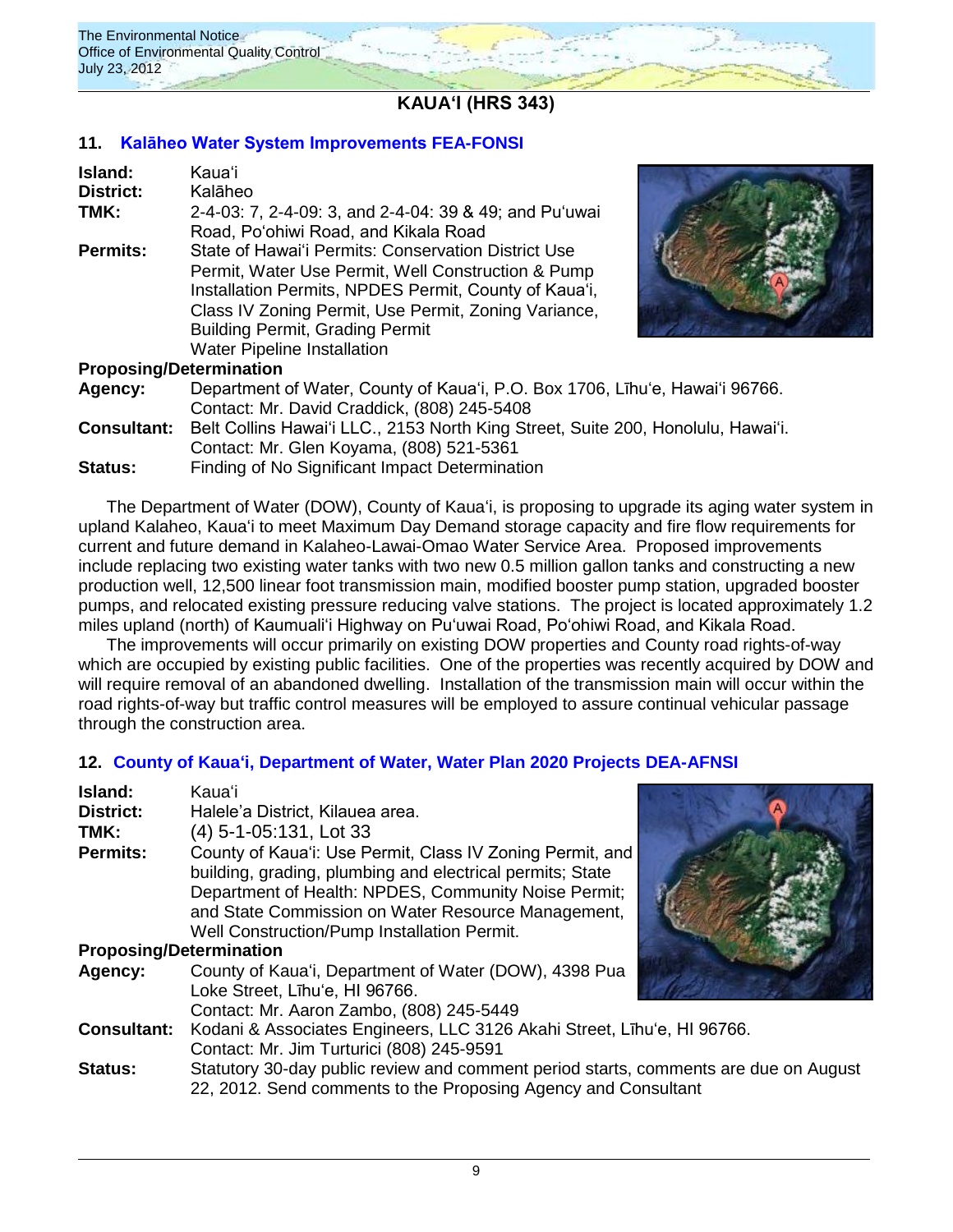The project proposes to replace the existing 100,000 gallon Pu'u Pane Tank with a new 1.0 million gallon (MG) tank. The new tank will be constructed on the site of the existing tank. The existing tank will be demolished, and six portable small-capacity temporary tanks will be housed within the project's fenced area to provide continued storage capacity for water during construction of the new 1.0 MG tank. In addition to the tank upsizing, the project proposes to drill an exploratory well on the same site to explore the feasibility of co-locating a production well on this tank site. If the DOW determines the well to have sufficient production capacity, then the DOW will consider converting the exploratory well into a permanent production water source ("Pu'u Pane Well") to serve the Kilauea area.

# **CHAPTER 25, REVISED ORDINANCES OF HONOLULU**

The special management area is the land extending inland from the shoreline, as established in Chapter 25, Revised Ordinances of Honolulu, and delineated on the maps established by the council and filed with the council and agency pursuant to HRS Section 205A-23. The public can obtain a copy of the document by contacting the project Consultant or the Applicant listed below.

# **13. Chevron Refinery Concentrated Solar Power Thermal Heat Project DEA**

| Island:                  | Oʻahu                                                                                                                                                                                                                                                                                                            |
|--------------------------|------------------------------------------------------------------------------------------------------------------------------------------------------------------------------------------------------------------------------------------------------------------------------------------------------------------|
| <b>District:</b><br>TMK: | 'Ewa<br>$(1)9 - 1 - 014 - 010$                                                                                                                                                                                                                                                                                   |
| <b>Permits:</b>          | Potential permits: Federal: National Historic Preservation Act, Section 106 Consultation.<br>State: National Pollutant Discharge Elimination System Permit and Community Noise<br>Permit Application. Local: Chapter 200, Title 11, HAR, Environmental Review and<br>Determination, SMA Permit, Building Permit. |
| <b>Applicant:</b>        | Chevron, 91-480 Malakole Street, Kapolei, HI 96707. Contact: Chris Cavote, (808) 682-<br>2215.                                                                                                                                                                                                                   |
| <b>Approving</b>         |                                                                                                                                                                                                                                                                                                                  |
| Agency:                  | City and County of Honolulu, Department of Planning and Permitting, 650 South King<br>Street, 7th Floor, Honolulu, HI 96813. Contact: Nelson Armitage, (808) 768-8014.                                                                                                                                           |
| <b>Consultant:</b>       | URS Corporation, 615 Piikoi Street, Suite 900, Honolulu, Hawaii 96814. Contact: Darla<br>Guerrero (808) 593-1116.                                                                                                                                                                                                |
| <b>Status:</b>           | Statutory 30-day public review and comment period starts, comments are due on August<br>22, 2012. Send comments to Proposing Agency and Consultant.                                                                                                                                                              |

Chevron Technology Ventures, a subsidiary of Chevron Products Company, proposes to construct a demonstration, concentrated solar power thermal technology project at the existing petroleum refinery at Campbell Industrial Park. The project will consist of ground mounted parabolic (trough) and linear (Fresnel) solar mirror collectors arranged in an array that will occupy a 15.5-acre area near the shoreline of the 248-acre Chevron Refinery. The solar collector array will occupy a 460 x 1575-foot area, about 75 percent of which will be within the Special Management Area established pursuant to Chapter 25, Revised Ordinances of Honolulu.

The solar mirror array will be mounted on adjustable metal frames, which will be between 12 to 15 feet in height, and will track the sun and focus solar energy on pipelines which will super heat a liquid (either water or other liquid) that will be conveyed into the refinery to generate steam, which is used at different stages of the petroleum refining process. The alternative energy project will allow Chevron to generate the steam needed at the refinery from a solar thermal process, instead of burning of fossil fuels.

The proposed project will exceed \$500,000 and, therefore, requires the approval of a Major SMA Use Permit by the Honolulu City Council. Construction is anticipated to begin once the applicant receives all of the required approvals.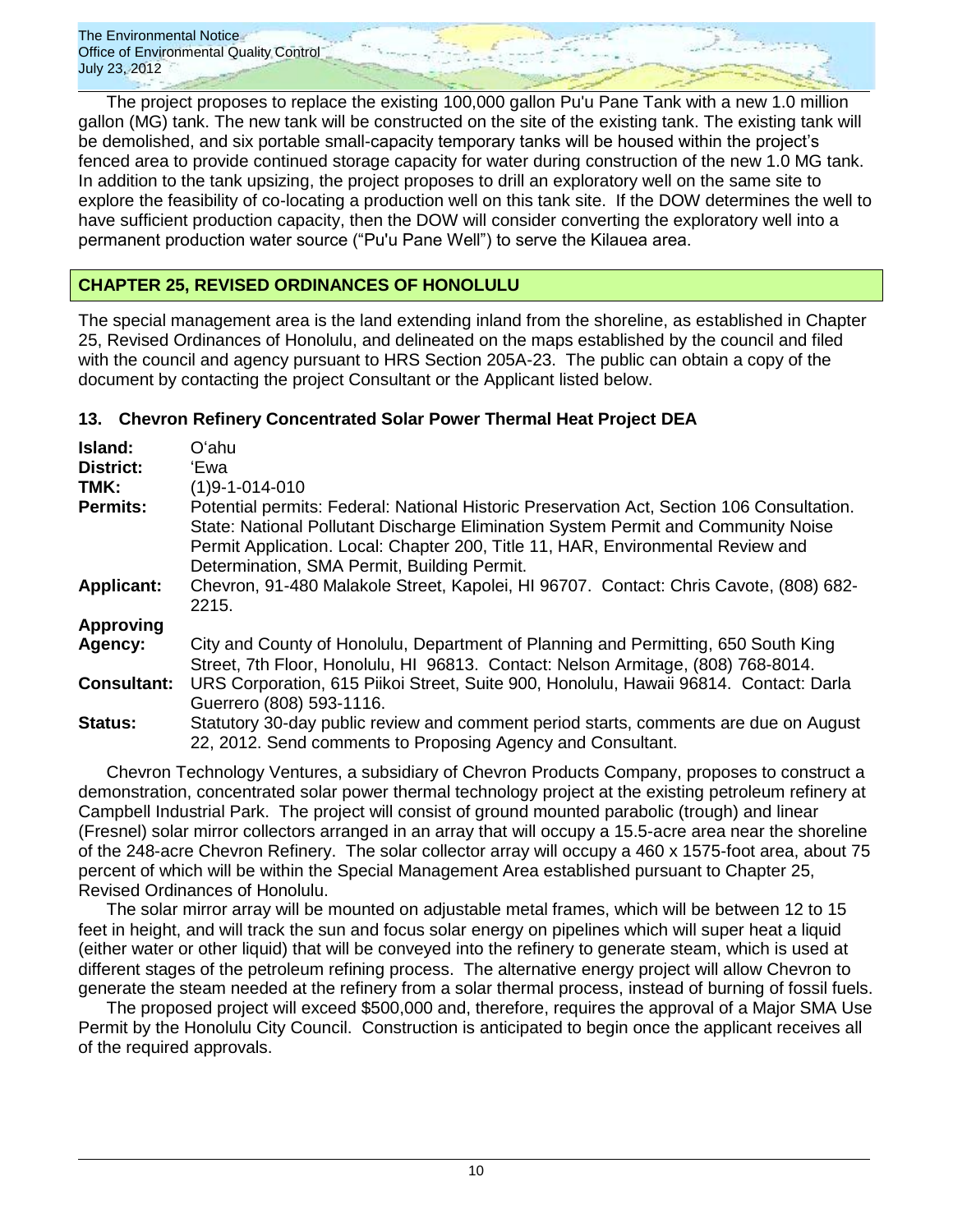| 14.                | Kahalu'u 7-Eleven Store FEA-FONSI                                                                                                                                                                                           |
|--------------------|-----------------------------------------------------------------------------------------------------------------------------------------------------------------------------------------------------------------------------|
| Island:            | Oʻahu.                                                                                                                                                                                                                      |
| <b>District:</b>   | Ko'olaupoko                                                                                                                                                                                                                 |
| TMK:               | 4-7-011:006                                                                                                                                                                                                                 |
| <b>Permits:</b>    | Special Management Area (SMA) Permit-Major; Grubbing, Grading, and Stockpiling;<br>Building Permit for Building, Electrical, Plumbing, Sidewalk/Driveway and Demolition,<br>Variance from Pollution Controls: (80) 447-7216 |
| <b>Applicant:</b>  | 7-Eleven Hawaii Inc., 1755 Nu'uanu Avenue, Honolulu, Hawaii 96817. Contact: Mr. Chuck<br>Jones, (808) 447-7216                                                                                                              |
| <b>Approving</b>   |                                                                                                                                                                                                                             |
| Agency:            | Department of Planning and Permitting City and County of Honolulu, 650 South King<br>Street, Honolulu, Hawaii 96813. Contact: Malynne Simeon, (808) 768-8023                                                                |
| <b>Consultant:</b> | Gerald Park Urban Planner, 95-595 Kanamee Street, #324, Mililani, Hawaii 96789. (808)<br>625-9626                                                                                                                           |
| <b>Status:</b>     | Finding of No Significant Impact Determination                                                                                                                                                                              |

A Finding of No Significant Impact (FONSI) has been issued for the new 7-Eleven convenience store in Kahaluʻu. The project is to demolish an existing 7-Eleven convenience store at Kahaluʻu and build a new store in its place. A 2,400-square-foot structure will replace the existing store. The one-story building will be 16 feet in height. No change in the number of driveways (two) and their location is proposed. Eleven standard and two van accessible Americans with Disabilities Act (ADA) parking stalls will be provided. 7-Eleven is not proposing to relocate or replace the existing fuel dispensers, canopies, and underground fuel tanks.

Construction will commence after all approvals and permits are received. A four month construction period is projected including demolition. The improvements are not anticipated to adversely affect special management area resources in the short-term (during construction). The proposed improvements require the approval of a Major SMA Use Permit by the Honolulu City Council.

Potential impacts on air quality, noise, and erosion during construction can be mitigated by adhering to existing public health regulations and Best Management Practices associated with site work. The project is not proposed near the shoreline; thus, there should be no impact on shoreline access, recreation resources, beach protection, and marine resources. There are no historical resources, coastal ecosystems, and scenic and open space resources to be affected. The site is located outside the 500 year flood plain and not prone to flooding. No significant adverse impacts, cumulative impacts, and secondary impacts are anticipated from the proposed improvements. A Finding of No Significant Impact has been issued.

# **ENVIRONMENTAL COUNCIL**

The Environmental Council has a tentative meeting scheduled for August 16, 2012. Please go to the State [Calendar](http://calendar.ehawaii.gov/calendar/html/event) website six days prior to the meeting date to review the agenda. For more information, contact the Council at [oeqc@doh.hawaii.gov](mailto:oeqc@doh.hawaii.gov) or call 586-4185.

# **COASTAL ZONE MANAGEMENT NOTICES**

## **Federal Consistency Reviews**

The Hawaiʻi Coastal Zone Management (CZM) Program has received the following federal actions to review for consistency with the CZM objectives and policies (HRS 205A). Public notice is pursuant to Section 306(d)(14) of the National Coastal Zone Management Act of 1972, as amended. For more information, call John Nakagawa at 587-2878. Neighbor islands call toll-free: Kauaʻi: 274-3141 x72878, Lānaʻi and Molokaʻi: 468-4644 x72878, Maui: 984-2400 x72878, or Hawaiʻi: 974-4000 x72878. Federal deadlines require that comments be received by the date specified. Send comments to: Office of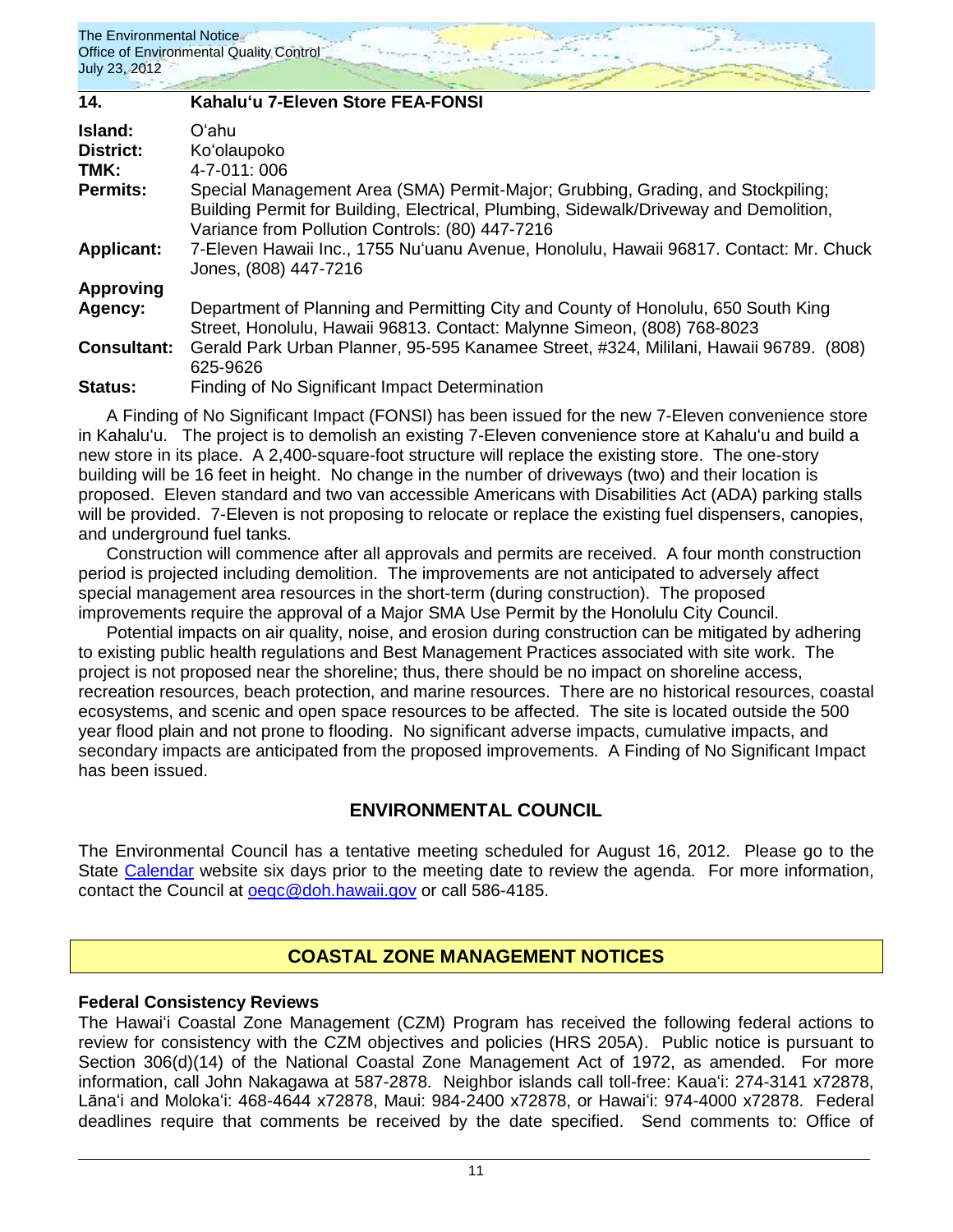

Planning, Department of Business, Economic Development and Tourism, P.O. Box 2359, Honolulu, HI 96804. Email: *jnakagaw@dbedt.hawaii.gov* or Fax: (808) 587-2899.

## **[Honolulu Rail Transit Project, Honolulu, Oʻahu](http://oeqc.doh.hawaii.gov/Shared%20Documents/Forms/AllItems.aspx?RootFolder=%2fShared%20Documents%2fEA%5fand%5fEIS%5fOnline%5fLibrary%2fOahu%2f2010s%2f2010%2d07%2d08%2dOA%2dFEIS%2dHONOLULU%2dHIGH%2dCAPACITY%2dTRANSIT%2dCORRIDOR&View=%7bC0C5C897%2d3066%2d4821%2d864E%2d36FB3D77F5D5%7d)**

| <b>Applicant:</b>       | Honolulu Authority for Rapid Transportation (HART)                                                                                                                                                                                                                                                                                                                                                                                                                                                                                                                                                                                                                                                                                                                                                                                                                                                                                                                                                 |  |  |
|-------------------------|----------------------------------------------------------------------------------------------------------------------------------------------------------------------------------------------------------------------------------------------------------------------------------------------------------------------------------------------------------------------------------------------------------------------------------------------------------------------------------------------------------------------------------------------------------------------------------------------------------------------------------------------------------------------------------------------------------------------------------------------------------------------------------------------------------------------------------------------------------------------------------------------------------------------------------------------------------------------------------------------------|--|--|
| <b>Contact:</b>         | Joanna Morsicato, HART Planning and Environment, 768-6120                                                                                                                                                                                                                                                                                                                                                                                                                                                                                                                                                                                                                                                                                                                                                                                                                                                                                                                                          |  |  |
| <b>Federal Action:</b>  | <b>Federal Funding</b>                                                                                                                                                                                                                                                                                                                                                                                                                                                                                                                                                                                                                                                                                                                                                                                                                                                                                                                                                                             |  |  |
| <b>Federal Agency:</b>  | U.S. Department of Transportation, Federal Transit Administration (FTA)                                                                                                                                                                                                                                                                                                                                                                                                                                                                                                                                                                                                                                                                                                                                                                                                                                                                                                                            |  |  |
| Location:               | East Kapolei to Ala Moana Center, City and County of Honolulu                                                                                                                                                                                                                                                                                                                                                                                                                                                                                                                                                                                                                                                                                                                                                                                                                                                                                                                                      |  |  |
| <b>Proposed Action:</b> | The HART has submitted an application to the FTA for Full Funding Grant<br>Agreement for \$1.55 billion of federal funds as part of the \$5.16 billion capital<br>project costs. The Honolulu Rail Transit Project (HRTP) consists of design and<br>construction of a 20-mile, grade-separated fixed rail system from East Kapolei to<br>the Ala Moana Center in Honolulu, Hawaii. From East Kapolei the Project<br>proceeds to the University of Hawai'i at West Oahu, then east to Pearl Harbor, the<br>Honolulu International Airport, and ends at Kona Street adjacent to Ala Moana<br>Center. The HRTP will operate in an exclusive right-of-way and will be grade<br>separated (elevated) except for a 0.6-mile, at-grade section near Leeward<br>Community College. The HRTP will be powered with third rail electrification. The<br>Final EIS and Record of Decision are available on the project website:<br>www.honolulutransit.org. This CZM federal consistency review is for the HART |  |  |
|                         | application to FTA for federal funding. Additional CZM federal consistency review                                                                                                                                                                                                                                                                                                                                                                                                                                                                                                                                                                                                                                                                                                                                                                                                                                                                                                                  |  |  |
|                         | may occur in conjunction with federal permit actions related to the HRTP.                                                                                                                                                                                                                                                                                                                                                                                                                                                                                                                                                                                                                                                                                                                                                                                                                                                                                                                          |  |  |
| <b>Comments Due:</b>    | August 6, 2012                                                                                                                                                                                                                                                                                                                                                                                                                                                                                                                                                                                                                                                                                                                                                                                                                                                                                                                                                                                     |  |  |

## **Special Management Area (SMA) Minor Permits**

The SMA Minor permits below have been approved or are pending approval (HRS 205A-30). For more information, contact the county/state Planning Department. Honolulu (523-4131); Hawaiʻi (961-8288); Kauaʻi (241-6677); Maui (270-7735); Kakaʻako or Kalaeloa Community Development District (587-2840).

| <b>Location (TMK)</b>              | <b>Description (File No.)</b>                                                                                         | <b>Applicant/Agent</b>                                                     |  |
|------------------------------------|-----------------------------------------------------------------------------------------------------------------------|----------------------------------------------------------------------------|--|
| Hawai'i: South Hilo (2-1-014: 037) | Removal of 4-5 Coconut Palm Trees (SMM<br>12-228)                                                                     | County of Hawai'i, Department of Parks &<br>Recreation                     |  |
| Hawai'i: Puna (1-4-068: 004)       | Clear Vegetation along Two Property Lines<br>(SMM 12-229)                                                             | Christopher Biltoft and Mary Fleming                                       |  |
| Kaua'i: (4-9-014: 030)             | Water Well for Single Family Residence<br>(SMA(M)-2012-23)                                                            | Mark & Susie Garcia                                                        |  |
| Kaua'i: (5-9-003: 040)             | Misc Site Improvements: Pool, Decking, Pool<br>Equipment Shed, Rock Wall, Entry Gate,<br>Landscaping (SMA(M)-2012-24) | Limahuli Valley Trust/Ben Welborn                                          |  |
| Kaua'i: (3-2-003: 030)             | Installation of Two Additional Cylindrical<br>Propane Tanks (SMA(M)-2012-25)                                          | The Gas Company, LLC.                                                      |  |
| Maui: Lahaina (4-6-008: 006)       | 2012 Campbell Park Celebration (SM2<br>20120080)                                                                      | <b>Lahaina Town Action Committee</b>                                       |  |
| Maui: Napili (4-3-002: 024)        | Structures Repair and Maintenance (SM2<br>20120085)                                                                   | Hale Napili Apartments                                                     |  |
| O'ahu: (9-7-017: 002)              | Lehua Elementary School Walkway<br>Replacement Project (2012/SMA-24)                                                  | State of Hawai'i, Department of<br>Education/Fukunaga and Associates, Inc. |  |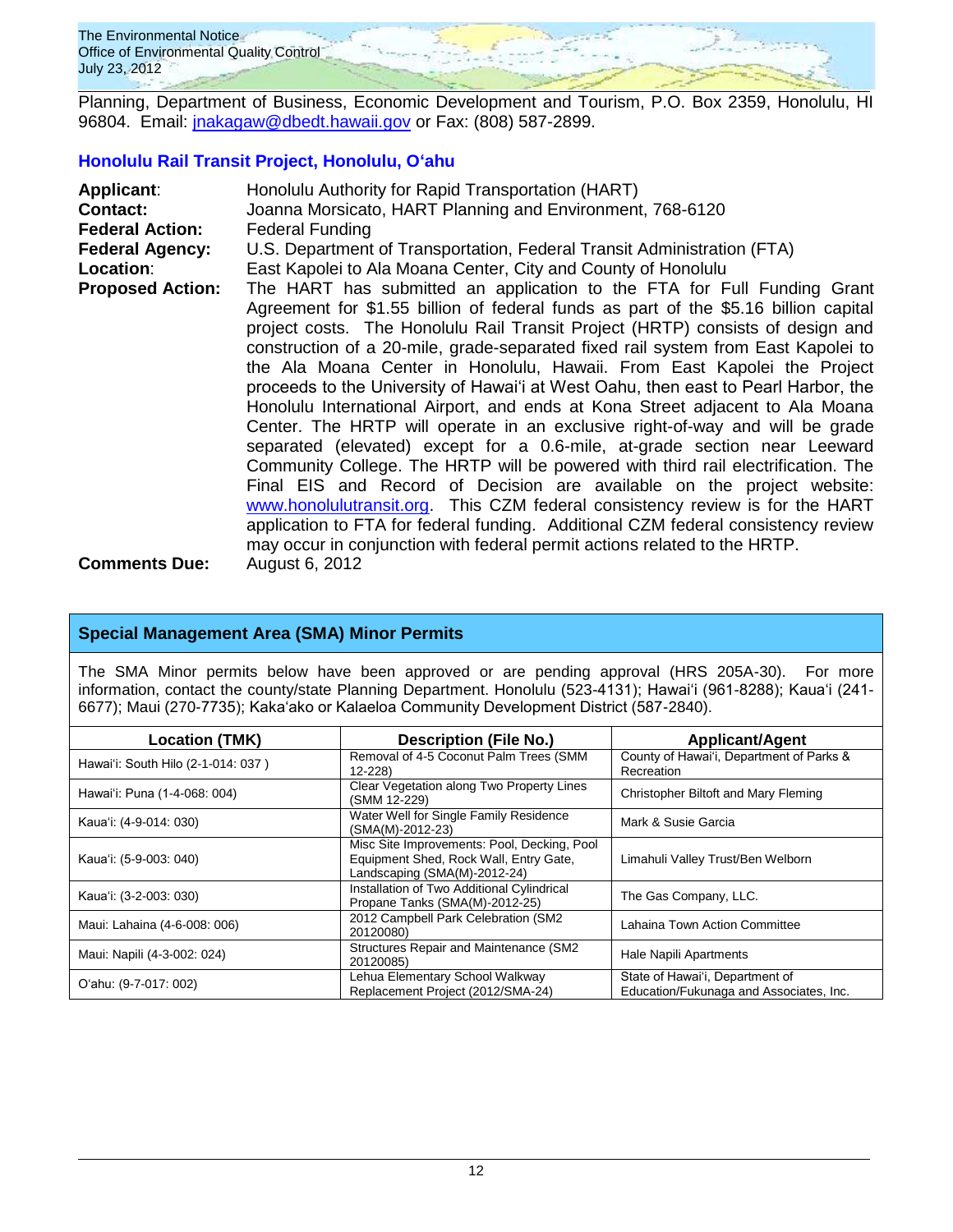## **SHORELINE NOTICES**

#### **Shoreline Certification Applications**

The shoreline certification applications above are available for review at the DLNR Offices on Kauaʻi, Hawaiʻi, Maui, and Honolulu, 1151 Punchbowl Street, Room 220 (HRS 205A-42 and HAR 13-222-12). All comments shall be submitted in writing to the State Land Surveyor, 1151 Punchbowl Street, Room 210, Honolulu, HI 96813 and postmarked no later than 15 calendar days from the date of the public notice of the application. For more information, call Ian Hirokawa at 587-0420.

| File No.      | Date    | <b>Applicant/Owner</b><br>Location                                                                                                                                                                                                                                                     |                                                                        | <b>TMK</b>  |
|---------------|---------|----------------------------------------------------------------------------------------------------------------------------------------------------------------------------------------------------------------------------------------------------------------------------------------|------------------------------------------------------------------------|-------------|
| HA-450        | 6/29/12 | Lot 79, Vacationland Hawaii (F.P. 814), L.C. Aw. 8559,<br>Apana 5 situate at Kapoho, Puna, Island of Hawaii<br>Address: N/A<br>Purpose: Determine building setback                                                                                                                     | The Independent Hawaii<br>Surveyors, LLC/ David<br>Deweese             | 1-4-068:070 |
| <b>HA-451</b> | 7/3/12  | Lot 11, Vacationland Hawaii (File Plan 814) L.C. Aw. 8559,<br>Apana 5 situate at Kapoho, Puna, Island of Hawaii<br>Address: Wae Opae Road<br>Purpose: Determine building setback                                                                                                       | The Independent Hawaii<br>Surveyors, LLC/ Nicholas<br><b>Dilonardo</b> | 1-4-067:011 |
| HA-452        | 6/29/12 | Portion of Parcel A being a portion of the Kawaihae Harbor<br>Project Executive Order 1904 as described in CSF 12825<br>situate at Kawaihae 2 <sup>nd</sup> , South Kohala, Island of Hawaii<br>Address: Kawaihae Harbor<br>Purpose: Kawaihae Harbor South Access Road<br>improvements | George S. Yoshimura/ State<br>of Hawaii                                | 6-1-003:026 |
| HA-453        | 7/9/12  | Lot 7-B being Lot 3, Land Court Application 1680, Map 3<br>and a portion of L.C. Award 9971, Apana 28 to William P.<br>Leleiohoku situate at Kaumalumalu, North Kona, Island of<br>Hawaii<br>Address: 77-236 Ke Alohi Kai Place<br>Purpose: Shoreline for building                     | Thomas Pattison/<br>Teaderman Business Park<br>LLC.                    | 7-7-024:007 |

### **Shoreline Certifications and Rejections**

The shoreline notices below have been proposed for certification or rejection by DLNR (HRS 205A-42 and HAR 13- 222-26). Any person or agency who wants to appeal shall file a notice of appeal in writing with DLNR no later than 20 calendar days from the date of this public notice. Send the appeal to the Board of Land and Natural Resource, 1151 Punchbowl Street, Room 220, Honolulu, HI 96813.

| File No. | <b>Proposed/Rejected</b>                   | Location                                                                                                                                                                                                                       | <b>Applicant/Owner</b>                                                        | <b>TMK</b>  |
|----------|--------------------------------------------|--------------------------------------------------------------------------------------------------------------------------------------------------------------------------------------------------------------------------------|-------------------------------------------------------------------------------|-------------|
| OA-1458  | <b>Proposed Shoreline</b><br>Certification | Lot A Portion of R.P. 51, L.C. Aw. 802 to Adams situate<br>at Niu. Waikiki. Oahu<br>Address: 5493 Kalanianaole Highway<br>Purpose: Development of property                                                                     | Dennis K. Hashimoto/<br>Justin M. Shindo Trust<br>Dated September 23,<br>2005 | 3-7-001:007 |
| OA-1475  | <b>Proposed Shoreline</b><br>Certification | Lot 85, Land Court Application 1052 as shown on Map<br>5, situate at Makaha, Waianae, Oahu<br>Address: 87-771 Moua Street<br>Purpose: Building permit                                                                          | Wesley T. Tengan/<br>Kenneth D. Ochi and<br>Gene T. Ochi                      | 8-4-006:007 |
| HA-442   | <b>Proposed Shoreline</b><br>Certification | Land Court Application 1854, Map 1, Lot 1, being also<br>Lot 8, L.C. Award 387, Pt. 4, Sec. 2 situate at Waiaha<br>1st. North Kona, Island of Hawaii<br>Address: 75-5888 Alii Drive<br>Purpose: Repair sea wall tsunami damage | Kona Reef AOAO/ Kona<br>Reef AOAO                                             | 7-5-018:071 |
| OA-1460  | Rejection                                  | Portion of Exclusion 12 Land Court Application 979<br>Portion R.P. 2112, L.C. Aw. 2239, Ap. 2 to Maikai<br>situate at Kahaluu, Koolaupoko, Oahu<br>Address: 47-407 Kamehameha Highway<br>Purpose: Building permit              | Walter P. Thompson,<br>Inc./ Tom Coulson                                      | 4-7-009:011 |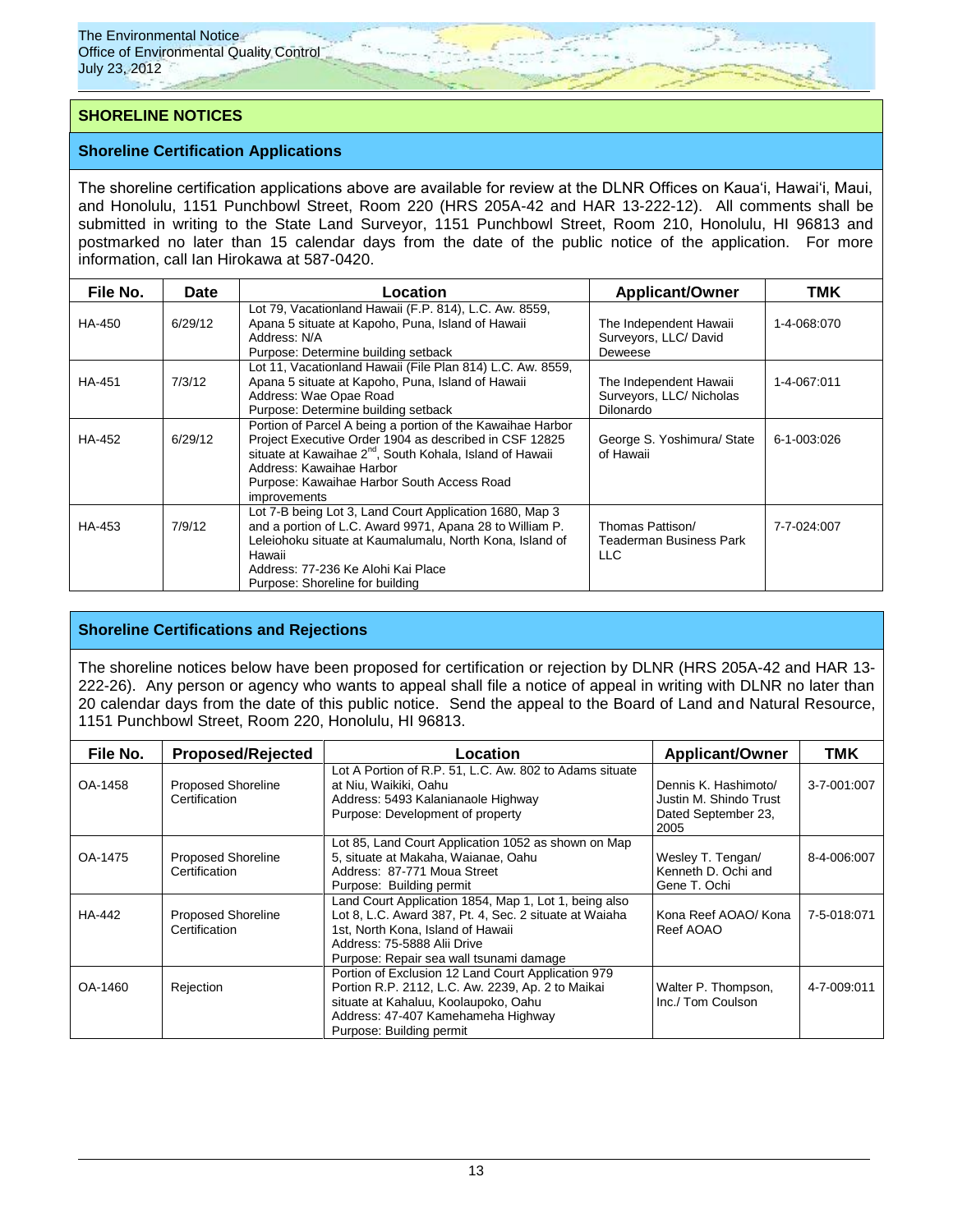# **POLLUTION CONTROL PERMITS**

Below are some pollution control permits before the State Department of Health (HRS 342B and HAR 11-60.1). For more information, contact the number given.

| <b>Branch</b><br><b>Permit Type</b>                         | <b>Applicant and</b><br><b>Permit Number</b>                                                                                                               | Project<br>Location                                                   | <b>Date</b>                  | <b>Proposed</b><br><b>Use</b>                                                                                                |
|-------------------------------------------------------------|------------------------------------------------------------------------------------------------------------------------------------------------------------|-----------------------------------------------------------------------|------------------------------|------------------------------------------------------------------------------------------------------------------------------|
| Clean Air Branch.<br>586-4200, Covered<br>Source Permit     | Aloha Petroleum, Ltd.<br>Minor Modification Application<br>No. 0072-07<br><b>Significant Modification</b><br>Application No. 0072-08<br>CSP No. 0072-01-C  | Located at:<br>661 Kalanianaole Avenue<br>Hilo. HI                    | Comments<br>Due:<br>8/2/2012 | <b>Hilo West Terminal</b>                                                                                                    |
| Clean Air Branch.<br>586-4200, Non-Covered<br>Source Permit | Hapuna Beach Prince Hotel<br>Application for Renewal and<br>Modification<br>No. 0460-03<br>NSP No. 0460-01-N                                               | Located at:<br>62-100 Kauna'oa Drive,<br>Kamuela, Hawaii              | Issued:<br>6/27/2012         | 6.1 MMBtu/hr (150 HP)<br><b>Boiler and Small Area</b><br>Source Dry Cleaning<br>Facility                                     |
| Clean Air Branch,<br>586-4200, Covered<br>Source Permit     | Mauna Loa Macadamia Nut<br>Corporation<br>A subsidiary of The Hershey<br>Company<br>Permit Renewal Application<br>No. 0317-06<br>CSP No. 0317-02-C         | Located at:<br>16-701 Macadamia Road,<br>Keaau, Hawaii                | Issued:<br>6/28/2012         | Biomass and Used Oil<br>Fired Main Boiler,<br>Biomass Fired Back-up<br>Boiler and Two (2) Diesel<br><b>Engine Generators</b> |
| Clean Air Branch.<br>586-4200, Non-Covered<br>Source Permit | State of Hawaii, Department of<br><b>Accounting and General</b><br><b>Services</b><br>Application for Initial Permit<br>No. 0770-01-N<br>NSP No. 0770-01-N | Located at:<br>99-902 Moanalua Road, Aiea,<br>Oahu                    | Issued:<br>6/29/2012         | Two (2) 60 hp Boilers                                                                                                        |
| Clean Air Branch.<br>586-4200, Covered<br>Source Permit     | Kalaka Nui, Inc.<br>Application for Renewal<br>No. 0580-04<br>CSP No. 0580-01-CT                                                                           | Located at:<br>Various Temporary Sites<br>State of Hawaii             | Comments<br>Due:<br>8/3/2012 | Crushing and Screening<br>Plants                                                                                             |
| Clean Air Branch,<br>586-4200, Covered<br>Source Permit     | <b>Frank Coluccio Construction</b><br>Company<br>Modification/Renewal<br>Application No. 0661-02<br>CSP No. 0661-01-CT                                     | Located at:<br>Various Temporary Sites<br>State of Hawaii             | Issued<br>7/3/2012           | 265 TPH Mobile Crusher<br>and 265 TPH Screener                                                                               |
| Clean Air Branch.<br>586-4200, Non-Covered<br>Source Permit | XTERMCO, Inc.<br><b>Initial Permit Application</b><br>No. 0774-01<br>NSP No. 0744-01-NT                                                                    | Located at:<br>Various Temporary Sites, State<br>of Hawaii            | Issued:<br>7/3/2012          | Phosphine Scrubber<br><b>System Servicing Cargo</b><br><b>Container Fumigation</b>                                           |
| Clean Air Branch.<br>586-4200, Non-Covered<br>Source Permit | <b>HELCO</b><br><b>Application for Renewal</b><br>No. 0340-05<br>NSP No. 0340-01-N                                                                         | Located at:<br>Panaewa Dispersed<br>Generation Site Keaau, Hawaii     | Issued:<br>7/9/2012          | One (1) 1.0 MW Diesel<br><b>Engine Generator</b>                                                                             |
| Clean Air Branch.<br>586-4200, Non-Covered<br>Source Permit | <b>HELCO</b><br><b>Application for Renewal</b><br>No. 0341-05<br>NSP No. 0341-01-N                                                                         | Located at:<br>Ouli Dispersed Generation Site<br>South Kohala, Hawaii | Issued:<br>7/9/2012          | One (1) 1.0 MW Diesel<br><b>Engine Generator</b>                                                                             |

# **CONSERVATION DISTRICT USE APPLICATIONS**

Persons interested in commenting on the following Conservation District Use Applications or interested in receiving notification of determinations on Conservation District Use Applications must submit comments and requests to the Department of Land and Natural Resources. Notification requests must include the following information: 1) Name and address of the requestor; 2) The application for which the requestor would like to receive notice of determination; and 3) The date the notice was initially published in the Environmental Notice. Send comments and requests to: Department of Land and Natural Resources, Office of Conservation and Coastal Lands, P.O. Box 621, Honolulu, HI 96809. DLNR will make every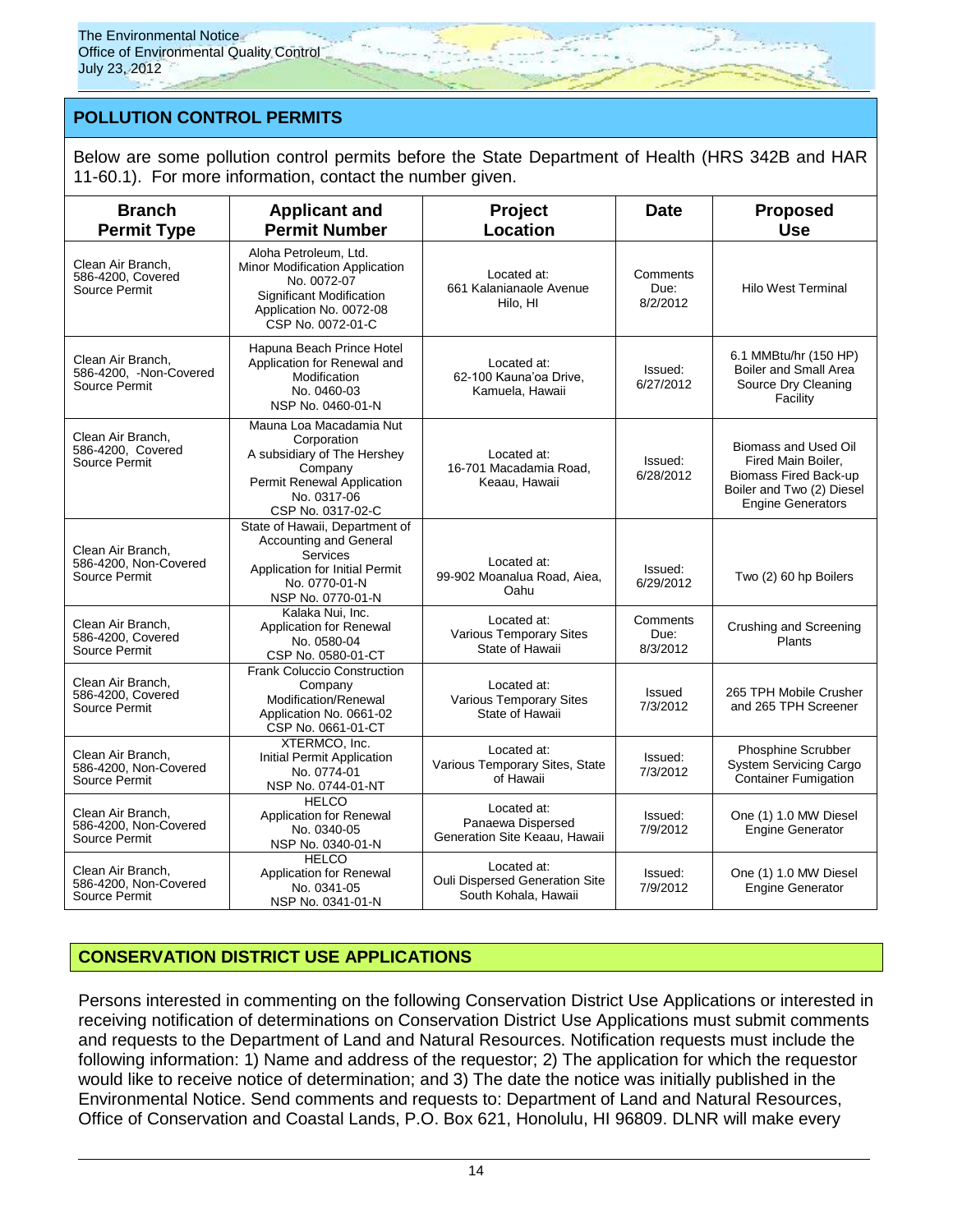

effort to notify those interested in the subject CDUAs. However, DLNR is not obligated to notify any person not strictly complying with the above requirements. For more information, please contact the Office of Conservation and Coastal Lands (OCCL) staff listed for each project.

## **PROJECT:**

| <b>File No.:</b>            | <b>CDUA OA-3629</b>                    |
|-----------------------------|----------------------------------------|
| <b>Name of Applicant:</b>   | Jerry M. Hiatt                         |
| <b>Location:</b>            | Pepeekeo, South Hilo, Island of Hawaii |
| TMKs:                       | $(3)$ 2-8-008:050 & :003(por)          |
| <b>Proposed Action:</b>     | Agriculture, Animal Husbandry, Fencing |
| 343, HRS Determination:     | Exempt                                 |
| <b>Applicant's Contact:</b> | Alex Woodberry (808) 640-1566          |
| <b>OCCL Staff Contact:</b>  | Alex J. Roy (808) 587-0316             |
|                             |                                        |

## **FEDERAL NOTICES**

# **Location of Irradiation Treatment Facilities in the Southern United States**

<http://www.gpo.gov/fdsys/pkg/FR-2012-07-20/pdf/2012-17725.pdf>

The phytosanitary treatment regulations contained in 7 CFR part 305 (referred to below as the regulations) set out the general requirements for performing treatments and certifying or approving treatment facilities for fruits, vegetables, and other articles to prevent the introduction or dissemination of plant pests or noxious weeds into or through the United States. The Animal and Plant Health Inspection Service (APHIS) of the U.S. Department of Agriculture (USDA) administers these regulations. The regulations in § 305.9 set out irradiation treatment requirements for imported regulated articles; regulated articles moved interstate from Hawaii, Puerto Rico, and the U.S. Virgin Islands; and regulated articles moved interstate from areas quarantined for certain pests of concern. In § 305.9, paragraph (a)(1) allows irradiation treatment facilities to be located in any State of the United States, except for the Southern States of Alabama, Arizona, California, Florida, Georgia, Kentucky, Louisiana, Mississippi, Nevada, New Mexico, North Carolina, South Carolina, Tennessee, Texas, and Virginia. The regulations do allow irradiation facilities to be located at the maritime ports of Gulfport, MS, and Wilmington, NC, and the airport of Atlanta, GA. The Animal and Plant Health Inspection Service (APHIS) of the United States Department of Agriculture is amending the phytosanitary treatment regulations to provide generic criteria for new irradiation treatment facilities in the Southern States of the United States. This action will allow irradiation facilities to be located anywhere in these States, subject to approval, rather than only in the currently approved locations. APHIS is also amending the regulations to allow for the irradiation treatment of certain imported fruit from India and Thailand upon arrival in the United States. This action will facilitate the importation of fruit requiring irradiation treatment while continuing to provide protection against the introduction of pests of concern into the United States. The rule is effective August 20, 2012. For further information please contact Dr. Inder P. S. Gadh, Senior Risk Manager— Treatments, PPQ, APHIS, 4700 River Road Unit 133, Riverdale, MD 20737– 1236; (301) 851–2018 (see, 77 F.R. 42621m July 20, 2012).

### **Governors' Designees Receiving Advance Notification of Transportation of Certain Shipments of Nuclear Waste and Spent Fuel**

### <http://www.gpo.gov/fdsys/pkg/FR-2012-06-29/pdf/2012-15963.pdf>

On January 6, 1982 (47 FR 596 and 47 FR 600), the U.S. Nuclear Regulatory Commission (NRC) published in the **Federal Register** final amendments to Title 10 of the Code of Federal Regulations (10 CFR) parts 71 and 73 (effective July 6, 1982), that require advance notification to Governors or their designees by NRC licensees prior to transportation of certain shipments of nuclear waste and spent fuel. The advance notification covered in Part 73 is for spent nuclear reactor fuel shipments and the notification for Part 71 is for large quantity shipments of radioactive waste (and of spent nuclear reactor fuel not covered under the final amendment to 10 CFR part 73). The following list updates the names, addresses, and telephone numbers of those individuals in each State who are responsible for receiving information on these shipments. The list is published annually in the **Federal Register** to reflect any changes in information. Current State contact information can also be accessed throughout the year at *[http://nrc-stp.ornl.gov/special/designee.pdf.](http://nrc-stp.ornl.gov/special/designee.pdf)* Questions regarding this matter should be directed to Stephen N. Salomon, Division of Intergovernmental Liaison and Rulemaking, Office of Federal and State Materials and Environmental Management Programs, U.S. Nuclear Regulatory Commission, Washington, DC 20555, by email at *Stephen.Salomon@nrc.gov* or by telephone at 301–415–2368 (see, 77 F.R. 38859, June 29, 2012)